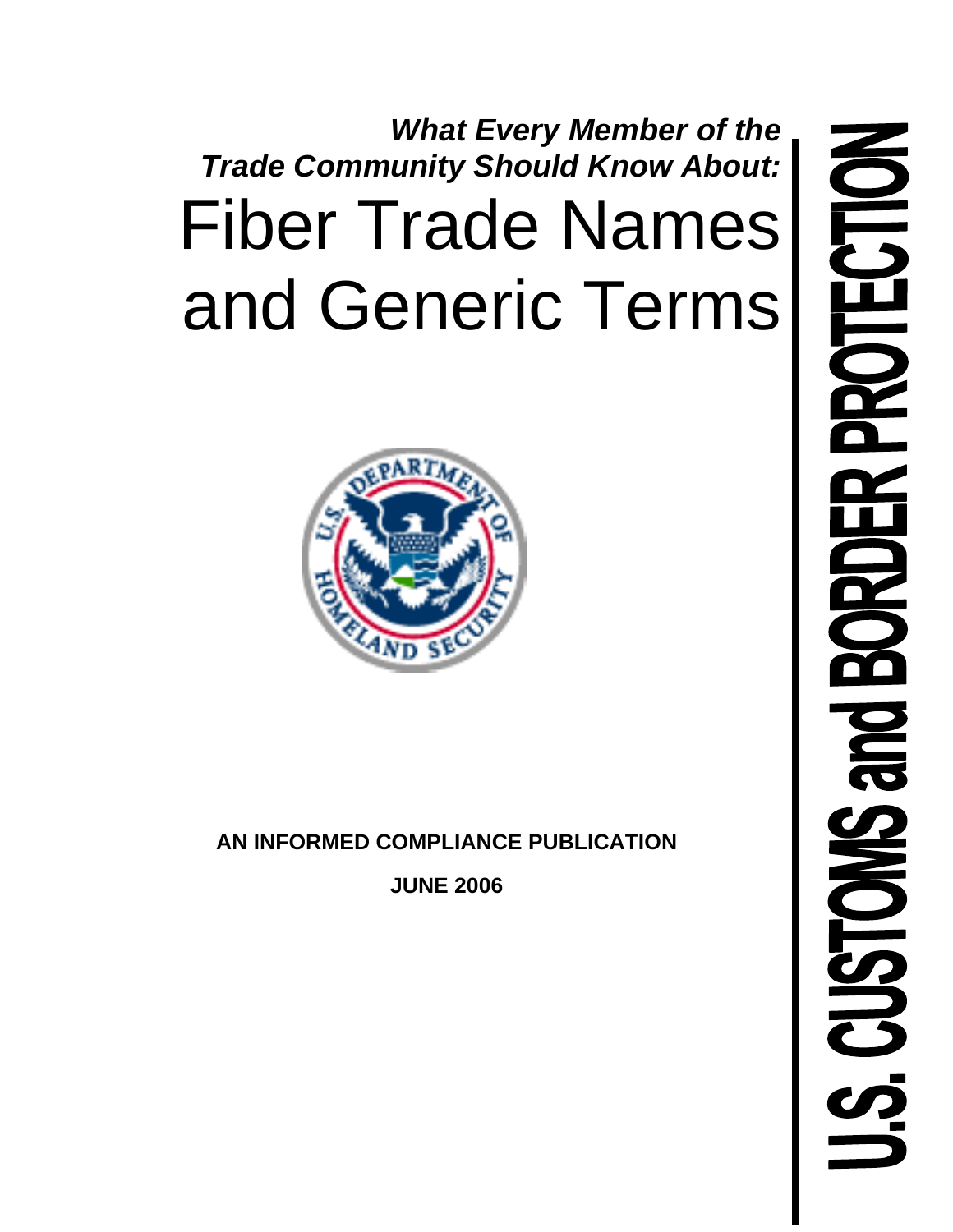#### **NOTICE:**

This publication is intended to provide guidance and information to the trade community. It reflects the position on or interpretation of the applicable laws or regulations by U.S. Customs and Border Protection (CBP) as of the date of publication, which is shown on the front cover. It does not in any way replace or supersede those laws or regulations. Only the latest official version of the laws or regulations is authoritative.

Publication History

First Issued November 1999 Revised January 2004 Revised May 2005 Reviewed with No Changes June 2006

#### **PRINTING NOTE:**

This publication was designed for electronic distribution via the CBP website [\(http://www.cbp.gov/\)](http://www.cbp.gov/) and is being distributed in a variety of formats. It was originally set up in Microsoft Word97 $^{\circ}$ . Pagination and margins in downloaded versions may vary depending upon which word processor or printer you use. If you wish to maintain the original settings, you may wish to download the .pdf version, which can then be printed using the freely available Adobe Acrobat Reader ® .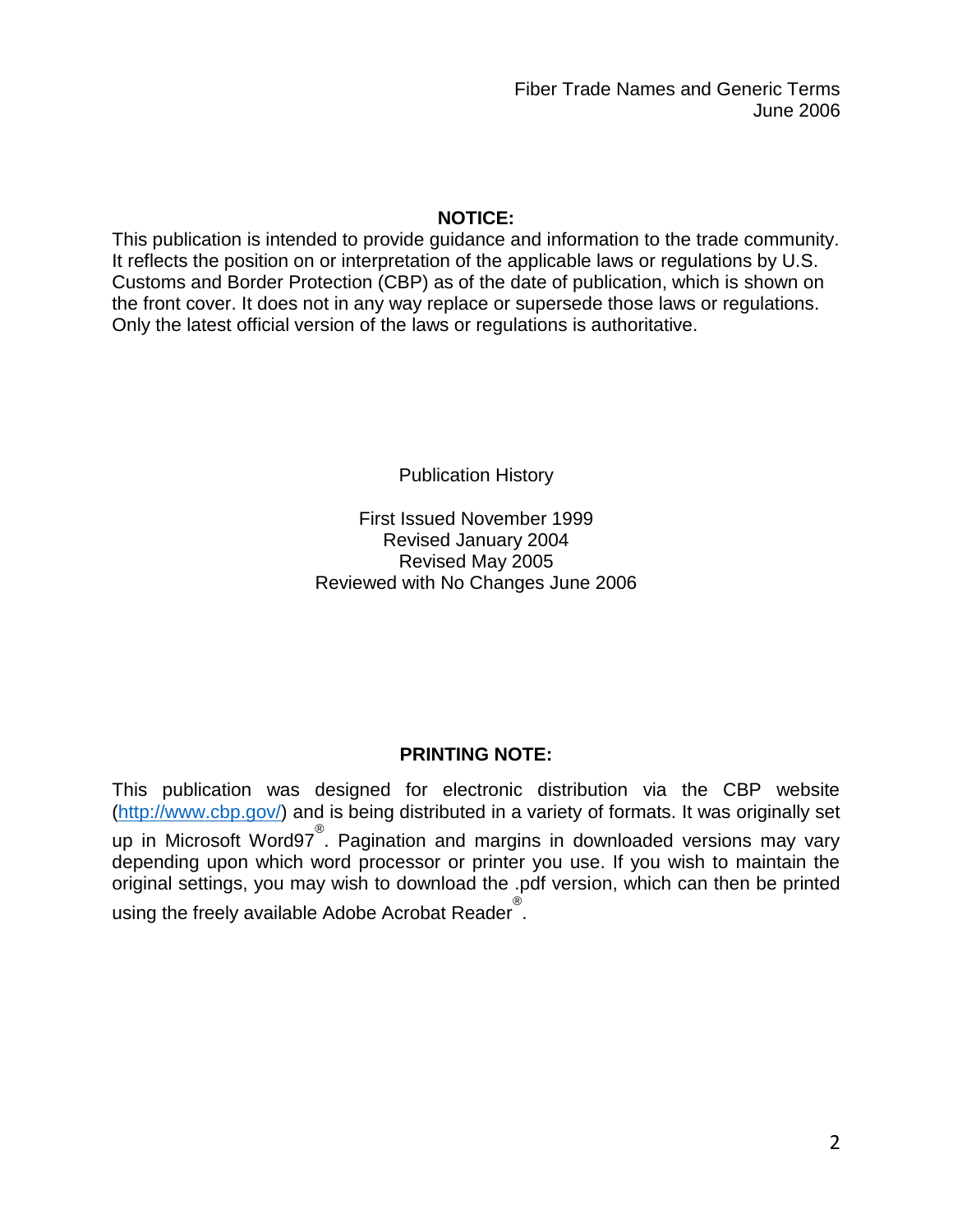#### **PREFACE**

On December 8, 1993, Title VI of the North American Free Trade Agreement Implementation Act (Pub. L. 103-182, 107 Stat. 2057), also known as the Customs Modernization or "Mod" Act, became effective. These provisions amended many sections of the Tariff Act of 1930 and related laws.

Two new concepts that emerge from the Mod Act are "*informed compliance*" and "*shared*  **responsibility**," which are premised on the idea that in order to maximize voluntary compliance with laws and regulations of U.S. Customs and Border Protection, the trade community needs to be clearly and completely informed of its legal obligations. Accordingly, the Mod Act imposes a greater obligation on CBP to provide the public with improved information concerning the trade community's rights and responsibilities under customs regulations and related laws. In addition, both the trade and U.S. Customs and Border Protection share responsibility for carrying out these requirements. For example, under Section 484 of the Tariff Act, as amended (19 U.S.C. 1484), the importer of record is responsible for using reasonable care to enter, classify and determine the value of imported merchandise and to provide any other information necessary to enable U.S. Customs and Border Protection to properly assess duties, collect accurate statistics, and determine whether other applicable legal requirements, if any, have been met. CBP is then responsible for fixing the final classification and value of the merchandise. An importer of record's failure to exercise reasonable care could delay release of the merchandise and, in some cases, could result in the imposition of penalties.

The Office of Regulations and Rulings (ORR) has been given a major role in meeting the informed compliance responsibilities of U.S. Customs and Border Protection. In order to provide information to the public, CBP has issued a series of informed compliance publications on new or revised requirements, regulations or procedures, and a variety of classification and valuation issues.

This publication, prepared by the National Commodity Specialist Division, ORR, is a compilation of fiber trade names versus generic terms. "Fiber Trade Names and Generic Terms" provides guidance regarding the marking of imported merchandise. We sincerely hope that this material, together with seminars and increased access to rulings of U.S. Customs and Border Protection, will help the trade community to improve voluntary compliance with customs laws and to understand the relevant administrative processes.

The material in this publication is provided for general information purposes only. Because many complicated factors can be involved in customs issues, an importer may wish to obtain a ruling under Regulations of U.S. Customs and Border Protection, 19 C.F.R. Part 177, or to obtain advice from an expert who specializes in customs matters, for example, a licensed customs broker, attorney or consultant.

Comments and suggestions are welcomed and should be addressed to the Assistant Commissioner at the Office of Regulations and Rulings, U.S. Customs and Border Protection, 1300 Pennsylvania Avenue, (Mint Annex), NW, Washington, D.C. 20229.

> Sandra L. Bell, Acting Assistant Commissioner Office of Regulations and Rulings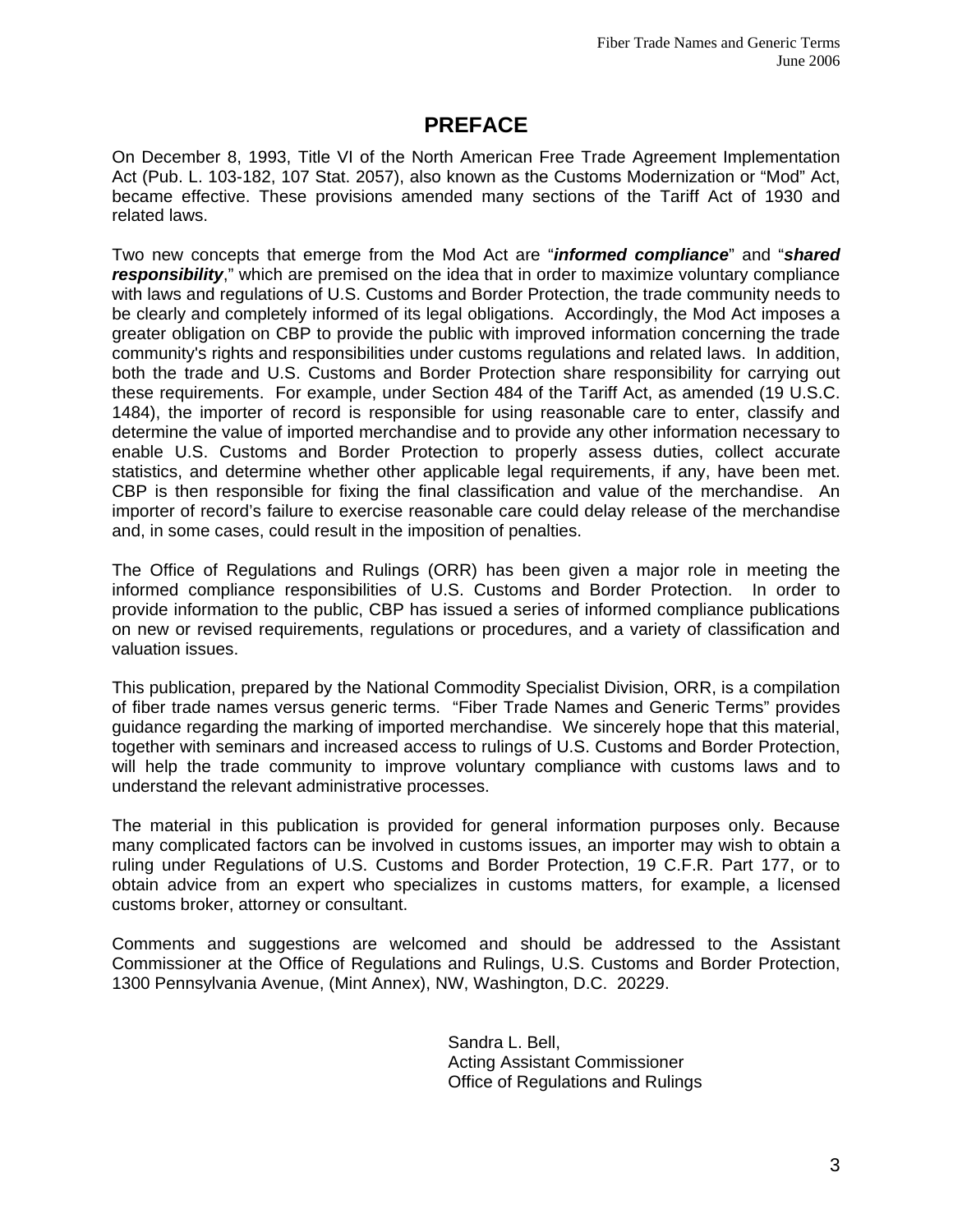(This page intentionally left blank)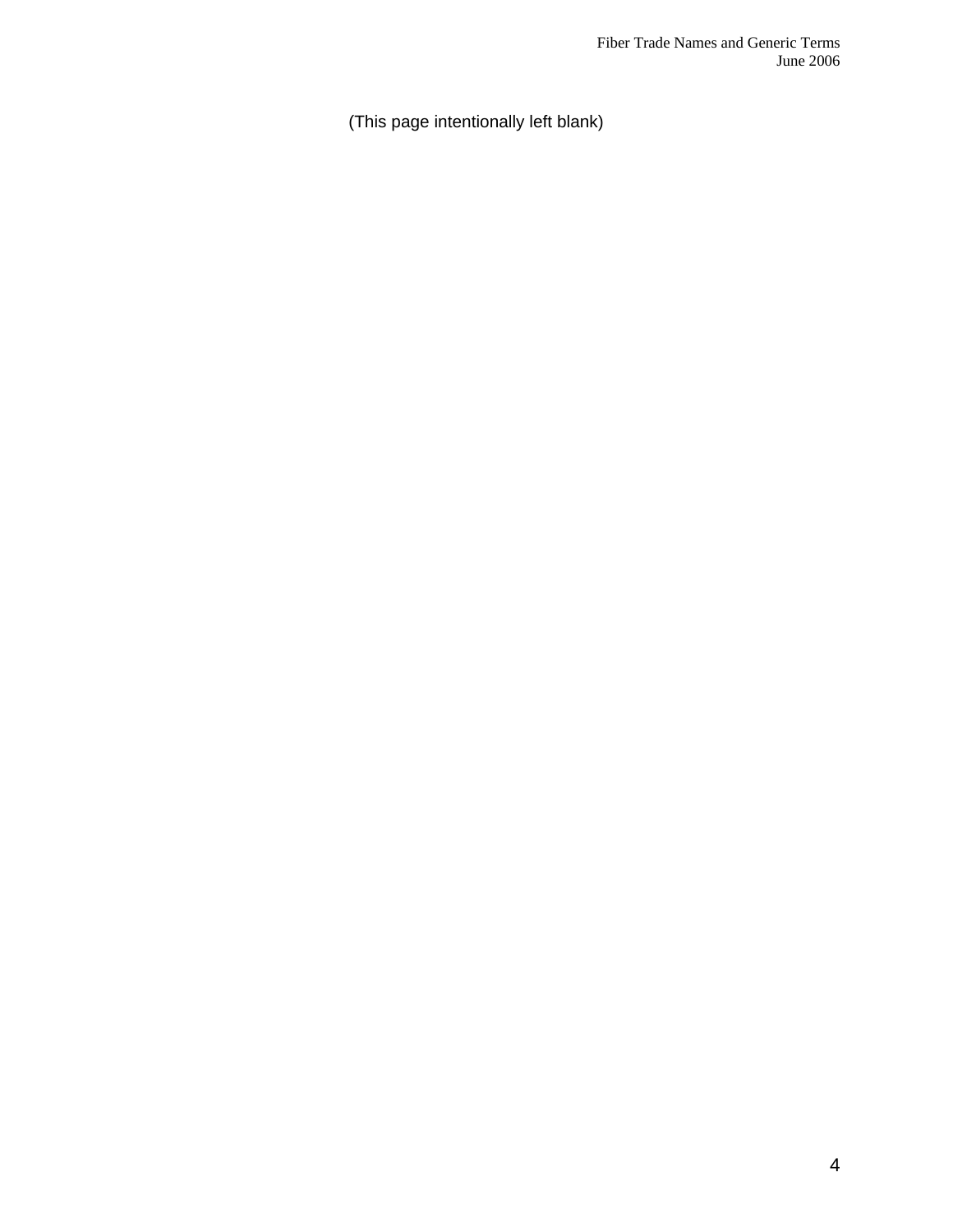| LIST OF FIBER TRADE NAMES WITH GENERIC FIBER NAMES 9 |  |
|------------------------------------------------------|--|
|                                                      |  |
|                                                      |  |
|                                                      |  |
|                                                      |  |
|                                                      |  |
|                                                      |  |
|                                                      |  |
|                                                      |  |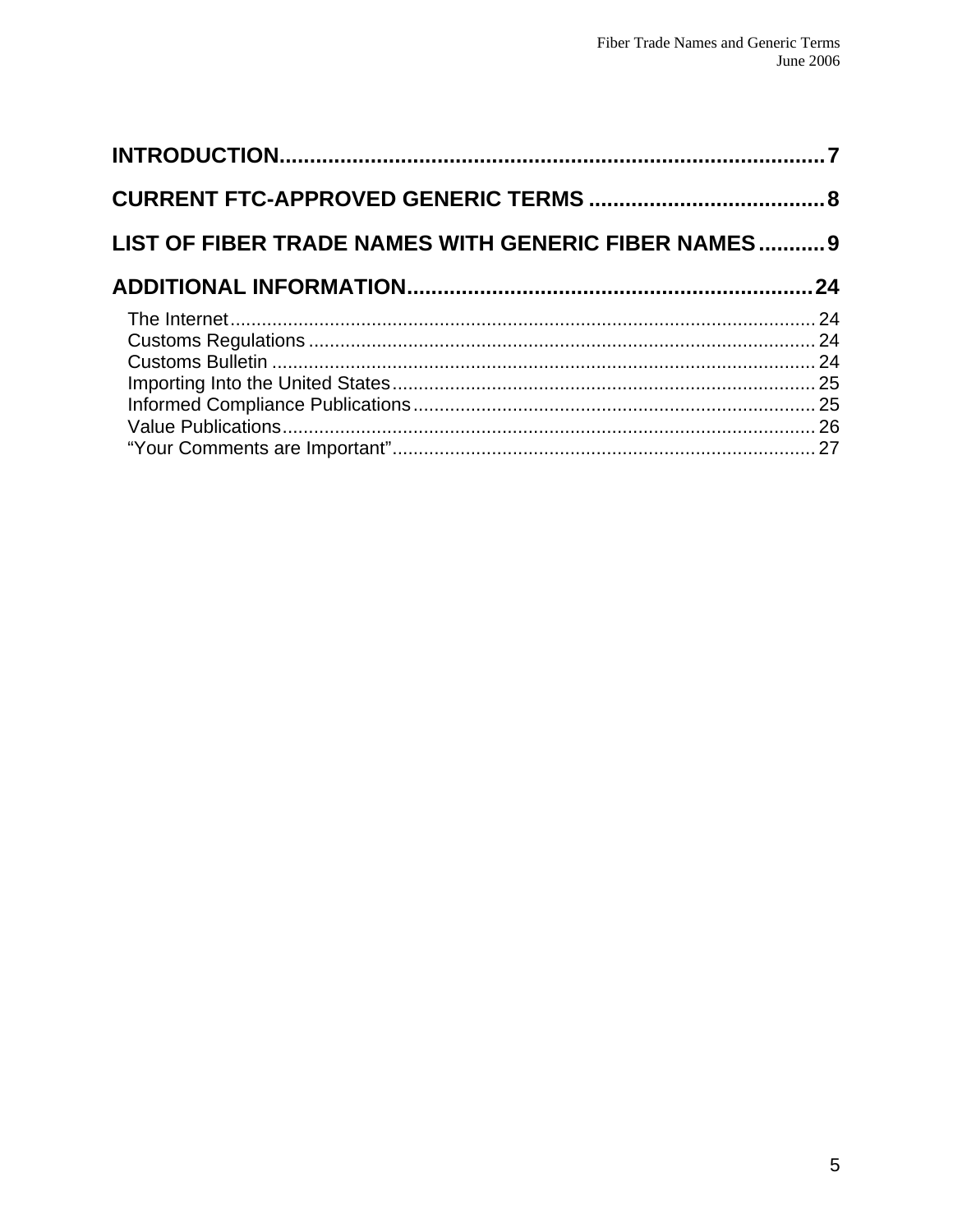(This page intentionally left blank)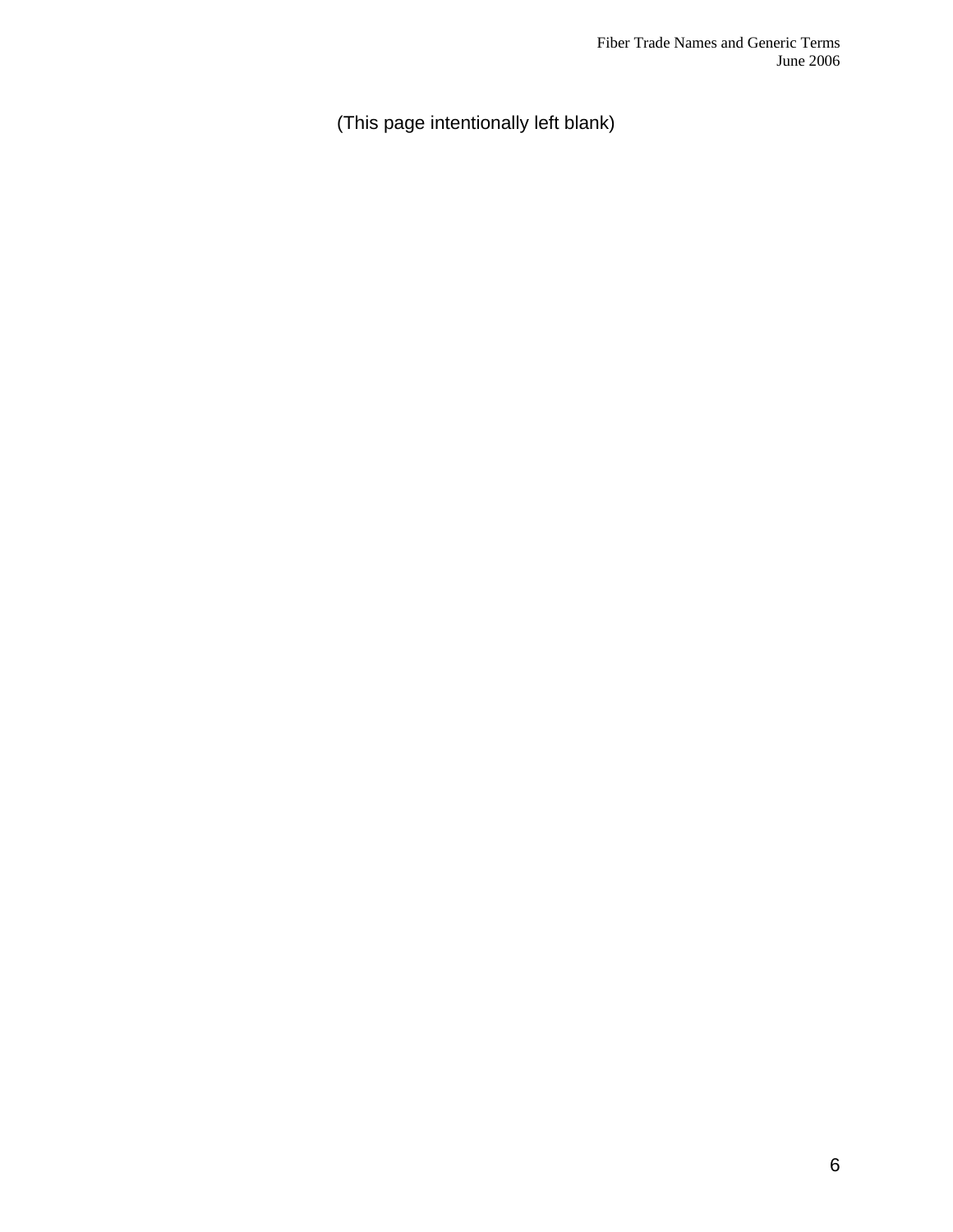#### **INTRODUCTION**

The Textile Fiber Products Identification Act (15 U.S.C. 70) requires that certain textile products be labeled with, among other things, the textile fiber content in generic terms. It is the responsibility of the importer to determine the proper generic term for a given fiber, based on the chemical definitions of the generic terms. The chemical definitions can be found in Title 16, Code of Federal Regulations, Section 303.7 (16 CFR 303.7), titled "Generic names and definitions for manufactured fibers."

Following is a list compiled by Customs through ruling requests and other documentation, of fiber trade names and their corresponding generic terms. This list is neither exhaustive nor complete. It is merely an informal compilation of trade names/generic terms that Customs has accumulated over the years based on submissions from a variety of sources. Customs has made a reasonable effort to research and identify with an asterisk ("\*"), those terms which are trademarked. However, despite this reasonable effort, there may be terms in this document that we could not locate or identify as trademarked. The reader is advised to check with the U.S. Patent and Trademark Office for further information with respect to specific terms.

Customs will periodically update this list. We request that any information regarding updates, corrections, additions, or the like be sent to our New York office at the following address:

U.S. Customs Service, National Commodity Specialist Division, One Penn Plaza, New York, NY 10119

Attn: NIS Textiles

A more complete list of trademarked fiber trade names may be found in the 10<sup>th</sup> Edition of the *2003 World Directory of Manufactured Fiber Producers*, a publication of the American Fiber Manufacturers Association, Inc. They may be contacted at their website (www.fibersource.com) or at the following address:

1530 Wilson Blvd., Suite 690 Arlington, VA 22209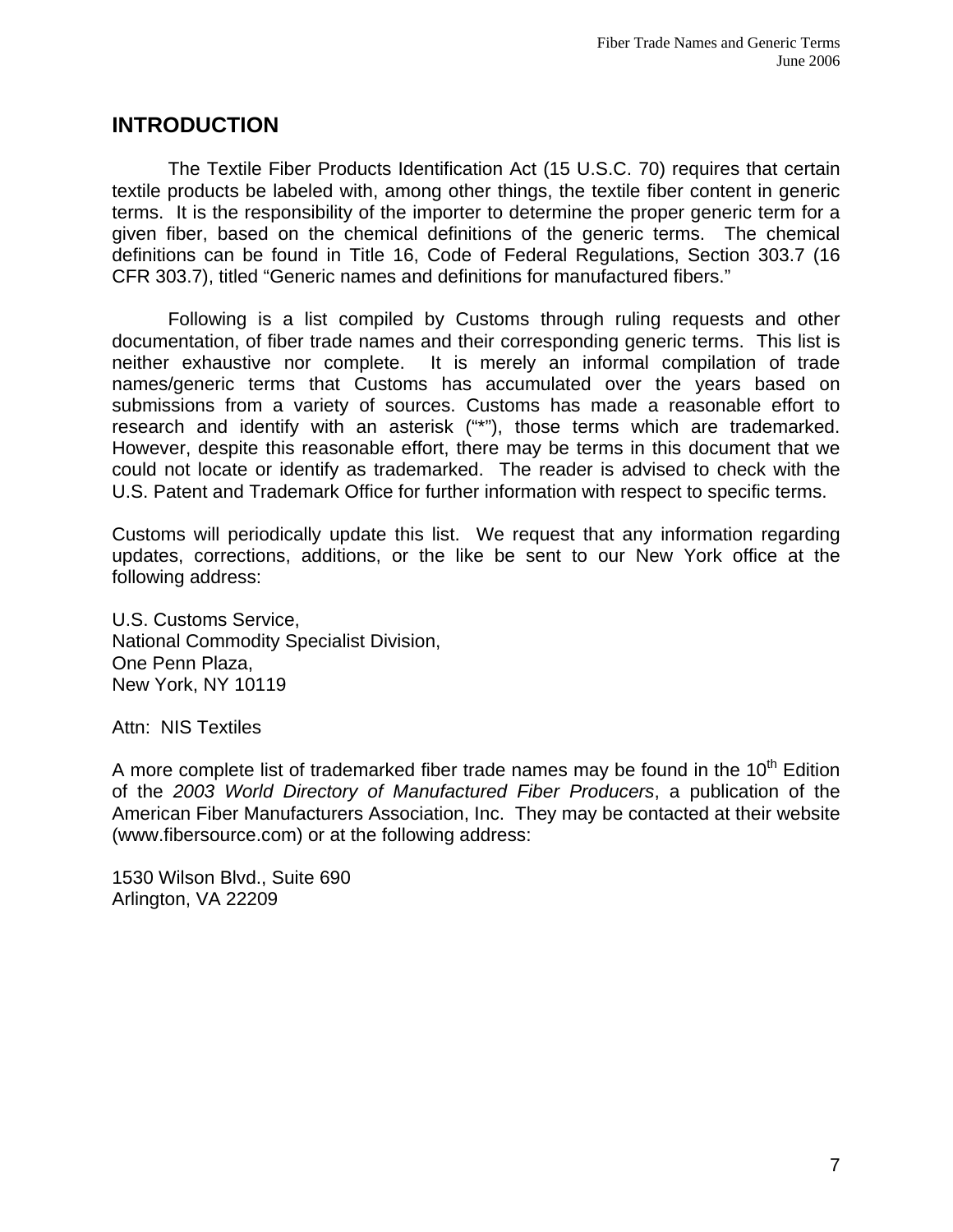#### **CURRENT FTC-APPROVED GENERIC TERMS**

Acrylic **Lastrile Polyimide** Anidex **Metal Fibre** Rayon Aramid Metallic Rubber Azlon **Modacrylic** Saran **Saran** Carbon Modal Spandex **Chlorofibre Movoloid Sulfar Chlorofibre Cupro Cupro Nylon Nylon Triacetate Elastane Nytril Winal**  Nytril **Vinal Elastodiene Olefin Vinylal Elasterell-p PBI** PRI Vinyon **Elastoester PLA Viscose Fluorofibre Polyamide Glass Polyester** 

Acetate **Lastol** Lastol **Polyethylene** Alginate **Lyocell** Lyocell **Polypropylene** 

#### **ISO NAMES NOT LISTED IN TEXTILE RULES BUT ALSO PERMITTED**

**Alginate Carbon Chlorofibre Cupro Elastane Elastodiene Fluorofibre Metal Fibre Modal Polyamide Polyethylene Polypropylene Vinylal Viscose**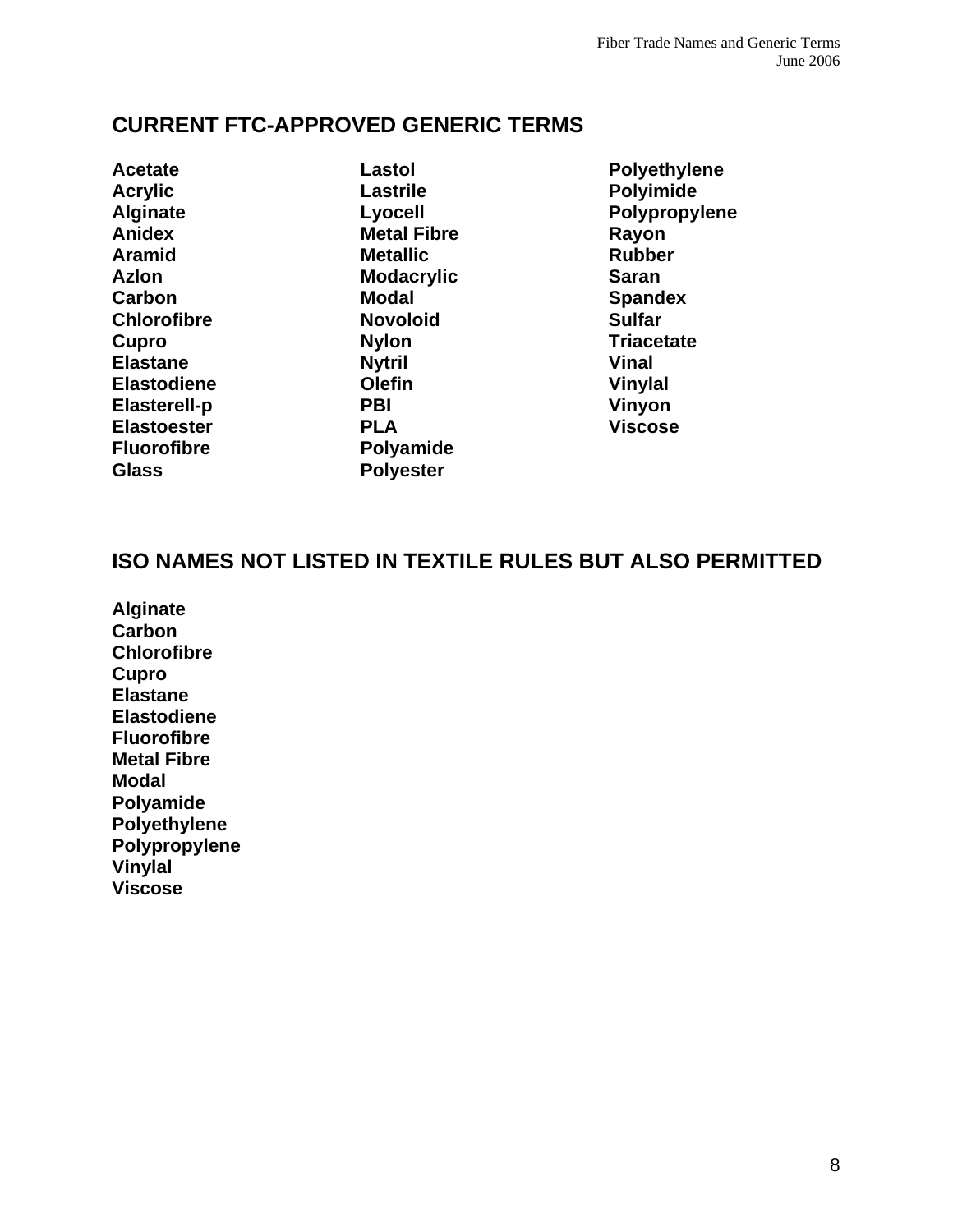# **LIST OF FIBER TRADE NAMES WITH GENERIC FIBER NAMES**

The following is a list of the fiber trade name and the generic fiber name. The asterisk (\*) indicates a trademarked name.

Note: Some companies use certain trade names to refer to more than one fiber. Hence in this list some trade names are associated with more than one generic term.

| <b>Fiber Name</b>   | <b>Generic</b> | <b>Fiber Name</b>       | <b>Generic</b> |
|---------------------|----------------|-------------------------|----------------|
| A-Tell Polyester    |                | Alon  Rayon             |                |
| Abestron Asbestos   |                | Alton Acetate           |                |
| Absorbit* Rayon     |                | American Bemberg  Rayon |                |
| ACE  Nylon          |                | American Olefin         |                |
| Acelba  Rayon       |                | Amilan  Nylon           |                |
| Acele  Rayon        |                | Amplum Rayon            |                |
| Acele  Acetate      |                | Anavor Polyester        |                |
| Aceta  Acetate      |                | Anid Nylon              |                |
| Acetat IPS  Acetate |                | Anil  Nylon             |                |
| Acetovis Rayon      |                | Anilana  Acrylic        |                |
| Acribel* Acrylic    |                | Anim/8 Anidex           |                |
| Acrilan* Acrylic    |                | Anso-tex*  Nylon        |                |
| Acrolon  Acrylic    |                | Anthella  Rayon         |                |
| Acrybel  Acrylic    |                | Antherta  Rayon         |                |
| Acrylast  Acrylic   |                | Antron*  Nylon          |                |
| Actionwear*  Nylon  |                | Anywear  Acrylic        |                |
| Aeress  Modacrylic  |                | Arazole PBI             |                |
| AerocorGlass        |                | Ardil Azlon             |                |
| AeroRove Glass      |                | Arenka Aramid           |                |
| Agilon  Nylon       |                | Argentea  Rayon         |                |
| Agno Rayon          |                | Ariloft*  Acetate       |                |
| Agro Rayon          |                | Aristocrat Rayon        |                |
| Agrolam Rayon       |                | Arma Flisca  Rayon      |                |
| Airco Vinal Vinal   |                | Arma Lamo  Rayon        |                |
| Akryl  Acrylic      |                | Armon  Rayon            |                |
| Akulene  Polyester  |                | Arnel*  Triacetate      |                |
| Akulon  Nylon       |                | Artilana Rayon          |                |
| Alane  Olefin       |                | Asahi Rayon             |                |
| Alastra  Rayon      |                | Astralene-C  Polyester  |                |
| Albene Acetate      |                | Astralon-C  Polyester   |                |
| Albula  Rayon       |                | Astralon-C  Nylon       |                |
| Algil  Modacrylic   |                | Astroloft Nylon         |                |
| Alginate* Azlon     |                | Astrolon Nylon          |                |
| Alistran  Metallic  |                | Astrolure Nylon         |                |
| Alkathene  Olefin   |                | AstroTurf* Nylon        |                |
| Alkvalon Nylon      |                | Autowine  Olefin        |                |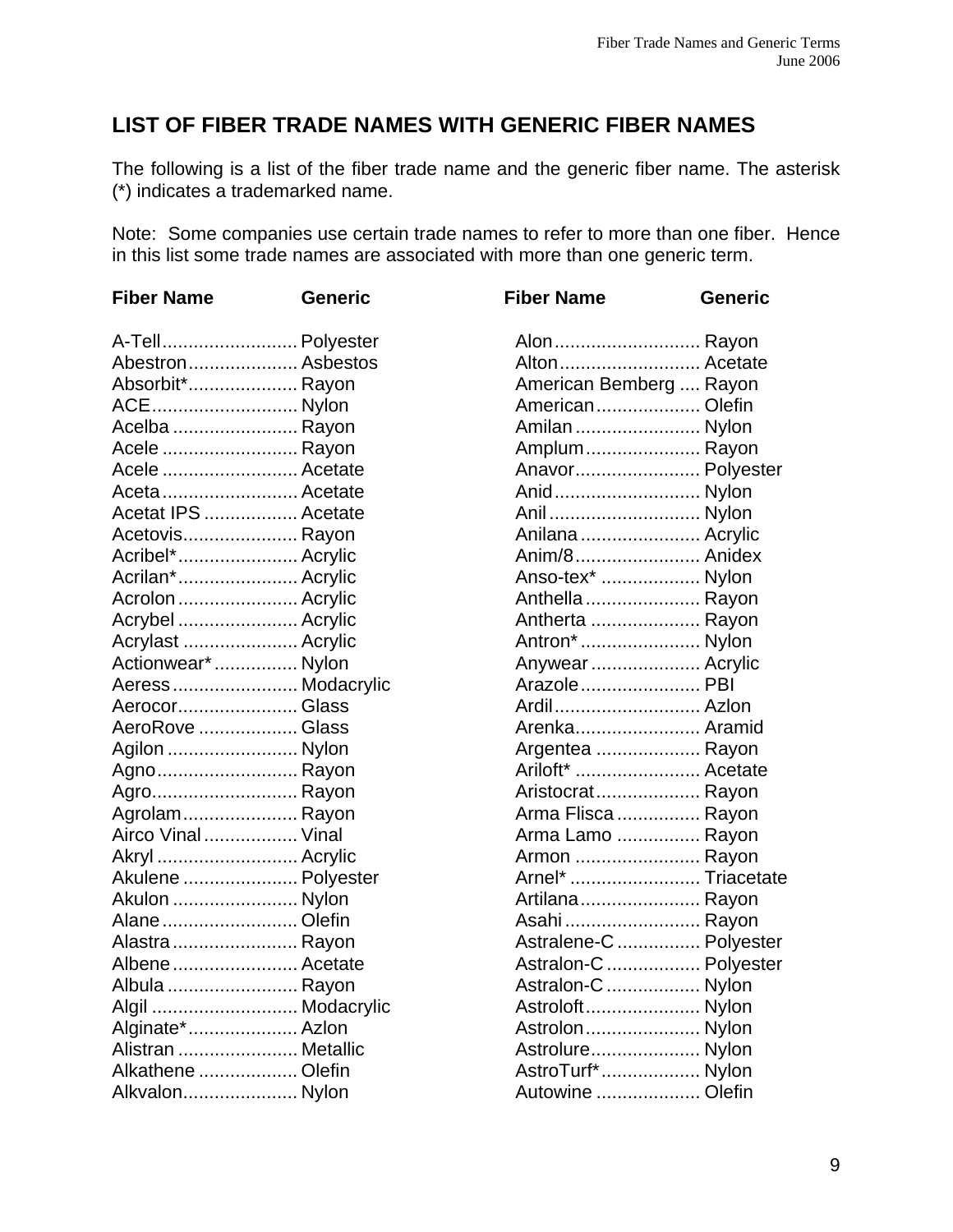| Avicolor  Acetate      |         |
|------------------------|---------|
| Avicron  Rayon         |         |
| Avila  Rayon           |         |
| Aviloc Rayon           |         |
| Avisco Super L Rayon   |         |
| Avisco Vinyon          |         |
| Avisco Acetate         |         |
| Avisco XL  Rayon       |         |
| Avisco Rayon           |         |
| Aviscose Acetate       |         |
| Avisun  Olefin         |         |
| Avlin  Polyester       |         |
| Avlin  Rayon           |         |
| Avril  Rayon           |         |
| Avron Rayon            |         |
| AVXL  Rayon            |         |
| Ayrlyn  Nylon          |         |
| Bale-lok  Olefin       |         |
| BAR Rayon              |         |
| Beauknit  Nylon        |         |
| Beauknit  Rayon        |         |
| Beauknit  Polyester    |         |
| Belastraw  Rayon       |         |
| Belimat  Rayon         |         |
| Bembella  Rayon        |         |
| Bemberg*  Rayon        |         |
| Bensilkie Rayon        |         |
| Beslon  Acrylic        |         |
| Beta Glass             |         |
| Bexan  Vinyon          |         |
| Bexan  Saran           |         |
| Bi-Lof*  Acrylic       |         |
| Bifil  Nylon           |         |
| Bijohai  Rayon         |         |
| Bio-Fresh*             | Acrylic |
| Biokryl*  Acrylic      |         |
| Blackbird  Rayon       |         |
| Blanc de Blancs  Nylon |         |
| Blue C  Nylon          |         |
| Blue C  Spandex        |         |
| Blue C  Polyester      |         |
| Bobina-Perlon  Nylon   |         |
| Bobina  Rayon          |         |

| Bodana Rayon                       |  |
|------------------------------------|--|
| Bodanita  Rayon                    |  |
| Bodannella  Rayon                  |  |
| Bodanyl Nylon                      |  |
| Bolta Saran                        |  |
| Boltaflex  Saran                   |  |
| Boltathene Olefin                  |  |
| Bonnel Acrylic                     |  |
| Borsten Vinyon                     |  |
| Breda  Rayon                       |  |
| Bredanese Rayon                    |  |
| Brenka Rayon                       |  |
| Brenkona Rayon                     |  |
| Briglo Rayon                       |  |
| Bristrand Vinyon                   |  |
| Britbem Rayon                      |  |
| Britenka Rayon                     |  |
| BX  Saran                          |  |
| C-cumuloft nylon  Nylon            |  |
| C-nylon Nylon                      |  |
| C-chemstrand nylon Nylon           |  |
| C-cadon nylon  Nylon               |  |
| C-polyester Polyester              |  |
| C.I.L  Nylon                       |  |
| C.S. Yarn  Rayon                   |  |
| Cadon  Nylon                       |  |
|                                    |  |
| Calyx  Rayon                       |  |
| Camalon Nylon                      |  |
| Cantona  Rayon                     |  |
| Cantrece  Nylon                    |  |
| Capilene Polyester                 |  |
| Capima*  Nylon                     |  |
| Caprolan* Nylon                    |  |
| Captiva*  Nylon                    |  |
| Caraloft  Acrylic                  |  |
| Carawisp  Acrylic                  |  |
| Cargan  Azlon                      |  |
| Cargau  Azlon                      |  |
| Carolan  Acetate                   |  |
| Casein Azlon                       |  |
| Casenka Azlon                      |  |
| Cashmilon* Acrylic<br>Caslen Azlon |  |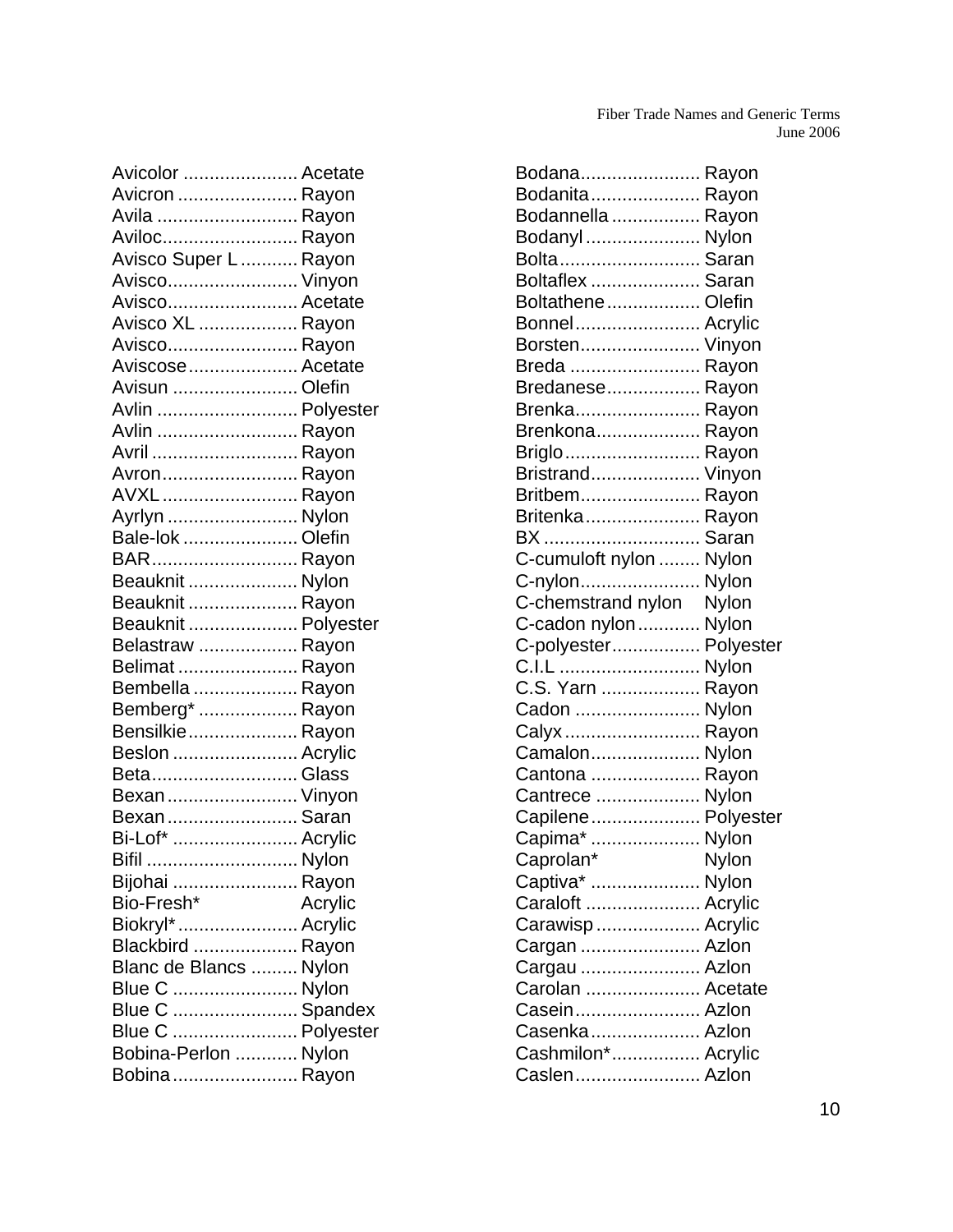| Casolana  Azlon      |  |
|----------------------|--|
| Celacloud  Acetate   |  |
| Celacrimp Acetate    |  |
| Celafibre Acetate    |  |
| Celafil  Acetate     |  |
| Celaire Acetate      |  |
| Celaloft  Acetate    |  |
| Celanese* Acetate    |  |
| Celanese* Nylon      |  |
| Celaperm Acetate     |  |
| Celara Acetate       |  |
| Celarandom Acetate   |  |
| Celaspun  Acetate    |  |
| Celastraw  Acetate   |  |
| Celatow  Acetate     |  |
| Celatress Acetate    |  |
| Celaweb  Acetate     |  |
| Celcos  Acetate      |  |
| Celebrate*  Acetate  |  |
| Celechrome Acetate   |  |
| Celecloud  Acetate   |  |
| Cellestron  Acetate  |  |
| Celltate  Acetate    |  |
| Celon Nylon          |  |
| Celta Rayon          |  |
| Cetea Rayon          |  |
| Chadolene Olefin     |  |
| Chadolon Nylon       |  |
| Chalkelle  Rayon     |  |
| Chardonize Rayon     |  |
| Chemfit Nylon        |  |
| Chemline  Nylon      |  |
| Chemlux  Nylon       |  |
| Chemstrand Polyester |  |
| Chemstrand Nylon     |  |
| Chemstrand Acrylic   |  |
| Cheviot  Rayon       |  |
| Chevisol  Rayon      |  |
| Chinlon  Nylon       |  |
| Chinsang Rayon       |  |
| Chlorin Vinyon       |  |
| Chlorin Saran        |  |
| Chromeflex Metallic  |  |

| Chromspun*  Acetate      |           |
|--------------------------|-----------|
| Cisalfa  Rayon           |           |
| Civona Rayon             |           |
| Cleerspan*  Spandex      |           |
| Clorene  Saran           |           |
| Colacril  Acrylic        |           |
| Colcessa  Rayon          |           |
| Colcord Rayon            |           |
| Colnova Rayon            |           |
| Colomat Rayon            |           |
| Coloray Rayon            |           |
| Colorsealed Rayon        |           |
| Colorspun Rayon          |           |
| Colva Rayon              |           |
| Colvadur Rayon           |           |
| Colvalon  Rayon          |           |
| <b>Comfort Fiber</b>     | Polyester |
| <b>ComFortrel</b>        | Polyester |
| Comiso Rayon             |           |
| Comymex Rayon            |           |
| Conex Aramid             |           |
| Conomet  Metallic        |           |
| Contro  Rubber           |           |
| Conyma Rayon             |           |
| Coosa Pines Rayon        |           |
| Cordamey  Rayon          |           |
| Cordenka  Rayon          |           |
| Cordulla Rayon           |           |
| Cordura* Nylon           |           |
| Cordura* Rayon           |           |
| Corval Rayon             |           |
| Corvala Rayon            |           |
| Corvinair Rayon          |           |
| Cour Pleta  Acetate      |           |
| Courlene-Duracol  Olefin |           |
| Courlene  Acetate        |           |
| Courlene-PY  Olefin      |           |
| Courtelle*  Acrylic      |           |
| Cova Rayon               |           |
| Covington Rayon          |           |
| Cremona  Vinal           |           |
| Crepeset*  Nylon         |           |
| Crepesly Rayon           |           |
|                          |           |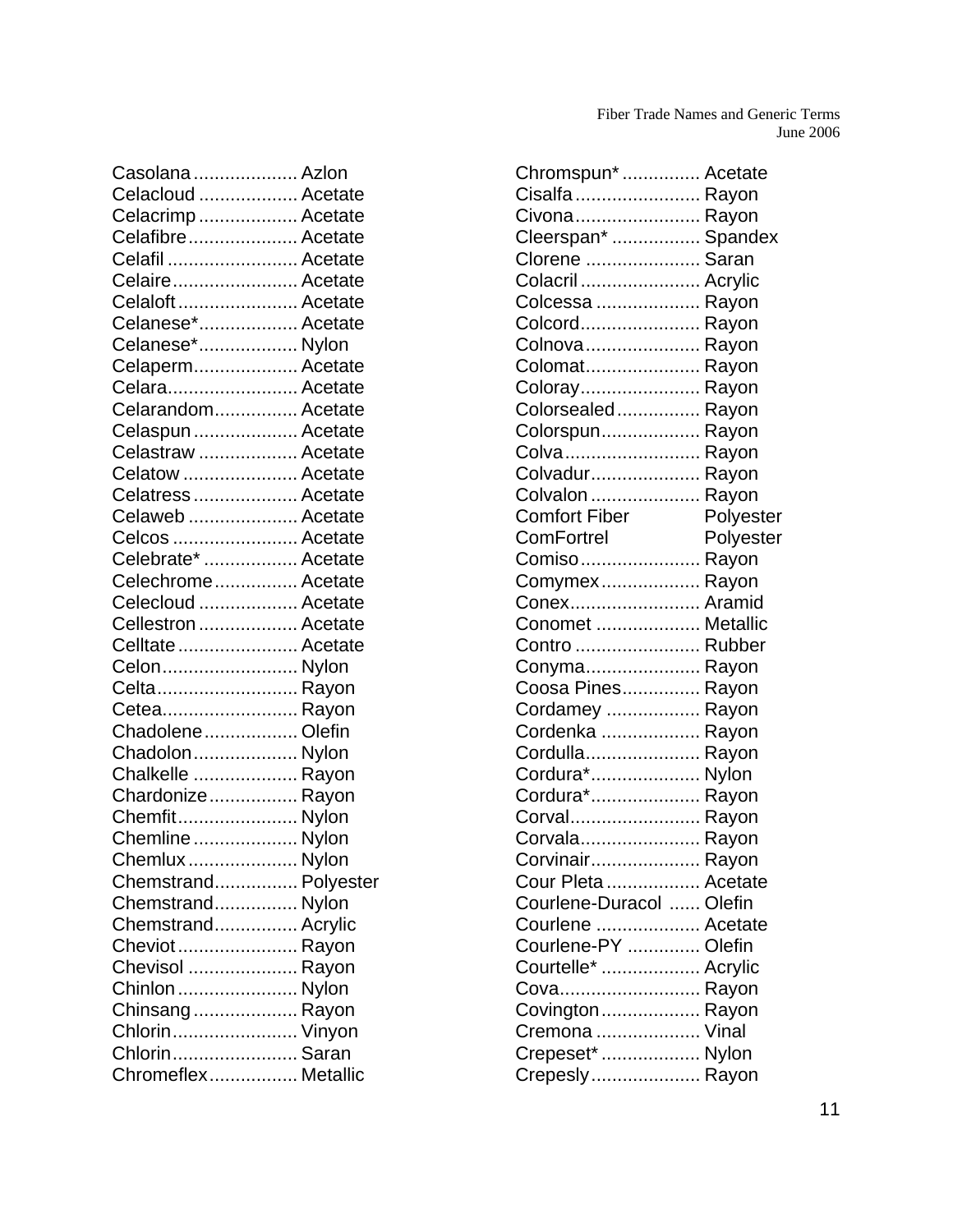| Crepesoft Polyester |         |
|---------------------|---------|
| Creslan*  Acrylic   |         |
| Cresloft*           | Acrylic |
| Crimplene Polyester |         |
| Crinex Nylon        |         |
| Crinofil  Rayon     |         |
| Crinol*  Rayon      |         |
| Crinovyl  Vinyon    |         |
| Crispella  Rayon    |         |
| Cronelka Rayon      |         |
| Crylor*  Acrylic    |         |
| Crystalon  Rayon    |         |
| Cumuloft Nylon      |         |
| Cupersil  Rayon     |         |
| Cupioni  Rayon      |         |
| Cupracolor Rayon    |         |
| Cupralan Rayon      |         |
| Cuprama  Rayon      |         |
| Cuprama TX Rayon    |         |
| Cuprel Rayon        |         |
| Cupresa Rayon       |         |
| Cuprifil  Rayon     |         |
| Cupro*  Rayon       |         |
| Cuprussah Rayon     |         |
| Curel Spandex       |         |
| Cusio  Rayon        |         |
| Cycloset  Acetate   |         |
| Dacron*  Polyester  |         |
| Daifuki  Rayon      |         |
| Daiwabo  Rayon      |         |
| Danufil* Rayon      |         |
| Danulon Nylon       |         |
| Daplan Olefin       |         |
| Daran  Saran        |         |
| Darleen Rubber      |         |
| Darlspan Spandex    |         |
| Darvan Nytril       |         |
| Dayan Nylon         |         |
| Decora Rayon        |         |
| Dederon  Nylon      |         |
| Deeglass  Glass     |         |
| Delfion  Nylon      |         |
| Delovisca Rayon     |         |

| Delray Rayon                  |  |
|-------------------------------|--|
| Deltatovis  Rayon             |  |
| Delustra Rayon                |  |
| Diafil  Rayon                 |  |
| Dicel Acetate                 |  |
| Dien Nylon                    |  |
| Diolen*  Polyester            |  |
| Diorid Modacrylic             |  |
| DLP  Olefin                   |  |
| Dolan*  Acrylic               |  |
| Dorex  Rayon                  |  |
| Dorix*  Nylon                 |  |
| Dorlon  Nylon                 |  |
| Draka  Saran                  |  |
| Dralon*  Acrylic              |  |
| Drapespun  Rayon              |  |
| Drawinella  Acetate           |  |
| Dream Slub  Rayon             |  |
| Drylene Olefin                |  |
| Ducilo  Nylon                 |  |
| Dul-tone  Rayon               |  |
| Dul-fast Rayon                |  |
| Dulesco  Rayon                |  |
| Dulkona Rayon                 |  |
| Duon  Olefin                  |  |
| Dura-Stran  Metallic          |  |
| Duracel Nylon                 |  |
| Duracol Rayon                 |  |
| Durafil Rayon                 |  |
| Duraflox Rayon                |  |
| Duraglass Glass               |  |
| Duraspan  Spandex             |  |
| Duraspun <sup>*</sup> Acrylic |  |
| Durel  Olefin                 |  |
| Dureta  Rayon                 |  |
| Dy-lok Rayon                  |  |
| Dylan Olefin                  |  |
| Dynacor Rayon                 |  |
| Dynel Modacrylic              |  |
| Eastern Rayon                 |  |
| Eastman Olefin                |  |
| Eastman 50 Acetate            |  |
| Eastman 75 Acetate            |  |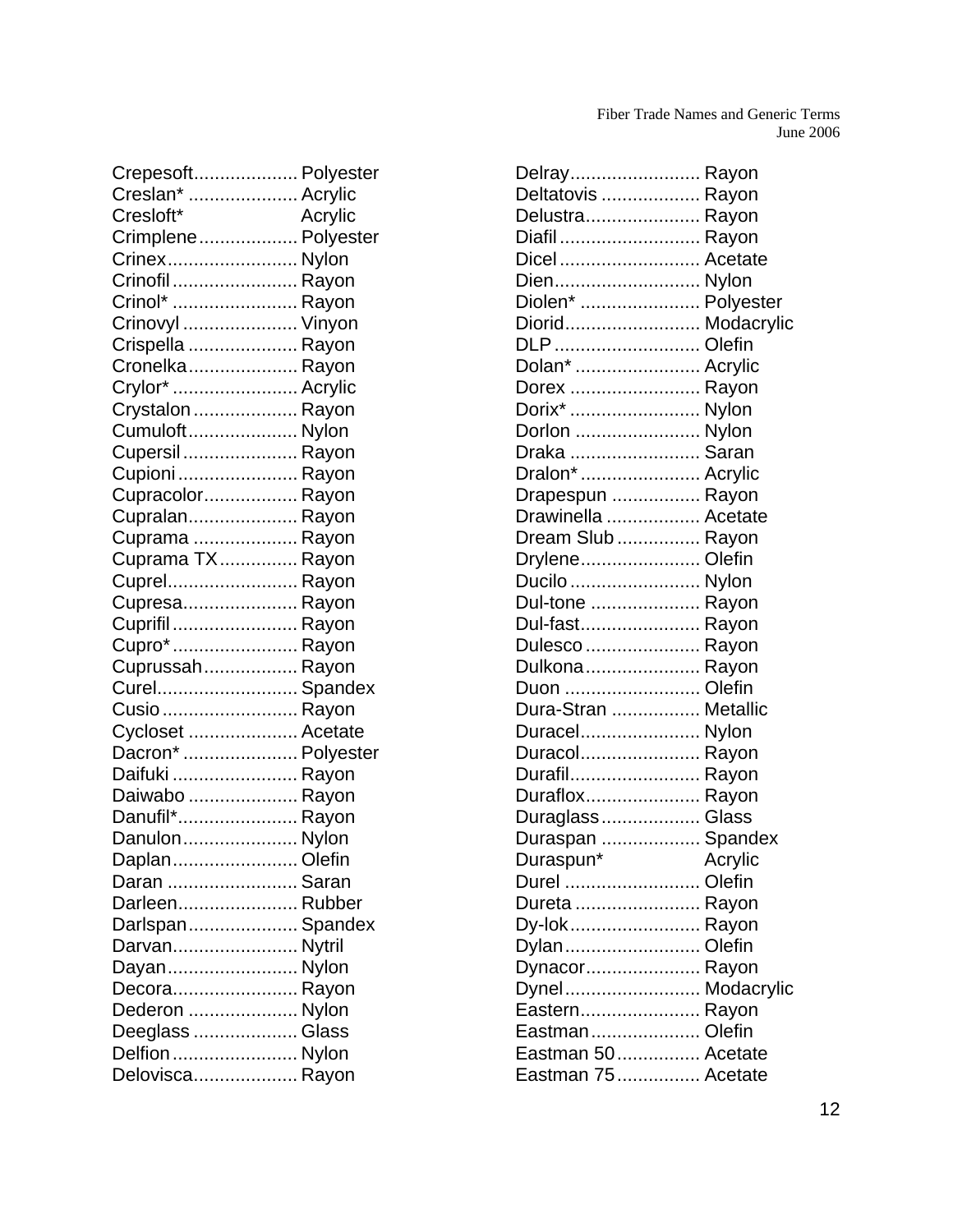| EcoSpun Polyester    |  |
|----------------------|--|
| Eftrelon Nylon       |  |
| Efylon  Nylon        |  |
| Ektafil  Polyester   |  |
| Elana  Polyester     |  |
| Elbama Rayon         |  |
| Elma Rayon           |  |
| Eloma  Rayon         |  |
| Elstrama Rayon       |  |
| Elura Spandex        |  |
| Elura Modacrylic     |  |
| Embiron Vinyon       |  |
| Emera Rayon          |  |
| Emmembrucke  Nylon   |  |
| Enant Nylon          |  |
| Enbiron Vinyon       |  |
| Encel  Rayon         |  |
| Encron Polyester     |  |
| Englo  Rayon         |  |
| Enka  Rayon          |  |
| Enka  Nylon          |  |
| Enkadrain  Nylon     |  |
| Enkafort Glass       |  |
| Enkaire  Rayon       |  |
| Enkalene  Nylon      |  |
| Enkaloft  Nylon      |  |
| Enkalon* Nylon       |  |
| Enkalure  Nylon      |  |
| Enkamat  Nylon       |  |
| Enkasa  Azlon        |  |
| Enkasheer Nylon      |  |
| Enkasonic Nylon      |  |
| Enkatron Nylon       |  |
| Enkaturf Nylon       |  |
| Enkeloft  Nylon      |  |
| Enkona  Rayon        |  |
| Enkrome Rayon        |  |
| Enkron Rayon         |  |
| Envilon  Vinyon      |  |
| Erilan  Azlon        |  |
| Essera* Olefin       |  |
| Estera Acetate       |  |
| Esterweld  Polyester |  |

| Estochrome           | Polyester  |
|----------------------|------------|
| Estra Acetate        |            |
| Estron*  Acetate     |            |
| Etylon  Olefin       |            |
| Euroacryl Acrylic    |            |
| Exlan  Acrylic       |            |
| Extrema Rayon        |            |
| Eybrel Rayon         |            |
| Fabelmat  Rayon      |            |
| Fabelta  Nylon       |            |
| Fabelta  Rayon       |            |
| Fair Haven  Rayon    |            |
| Fairtex  Metallic    |            |
| Famco  Glass         |            |
| Featheray Rayon      |            |
| Fefassea  Nylon      |            |
| Feneshield  Glass    |            |
| Fenilon  Aramid      |            |
| Fi-lana  Acrylic     |            |
| Fiber B              | Olefin     |
| Fiber C              | Acetate    |
| Fiber D              | Acrylic    |
| Fiber E  Rayon       |            |
| <b>FiberGlass</b>    | Glass      |
| Fiber HM             | Rayon      |
| Fiber K              | Spandex    |
| Fiber SM-27          | Rayon      |
| Fiber T              | Modacrylic |
| Fiber 24             | Rayon      |
| Fiber 32 Spandex     |            |
| Fiber 40 Rayon       |            |
| Fiber 45             | Vinyon     |
| Fiber 500            | Rayon      |
| Fiber 700 Rayon      |            |
| Fiberbrite 2000      | Polyester  |
| Fiberfill  Polyester |            |
| Fiberfrax Glass      |            |
| Fiberglas* Glass     |            |
| Fibramine  Rayon     |            |
| Fibrana Rayon        |            |
| Fibranda Rayon       |            |
| Fibranne*  Rayon     |            |
| Fibravyl*  Vinyon    |            |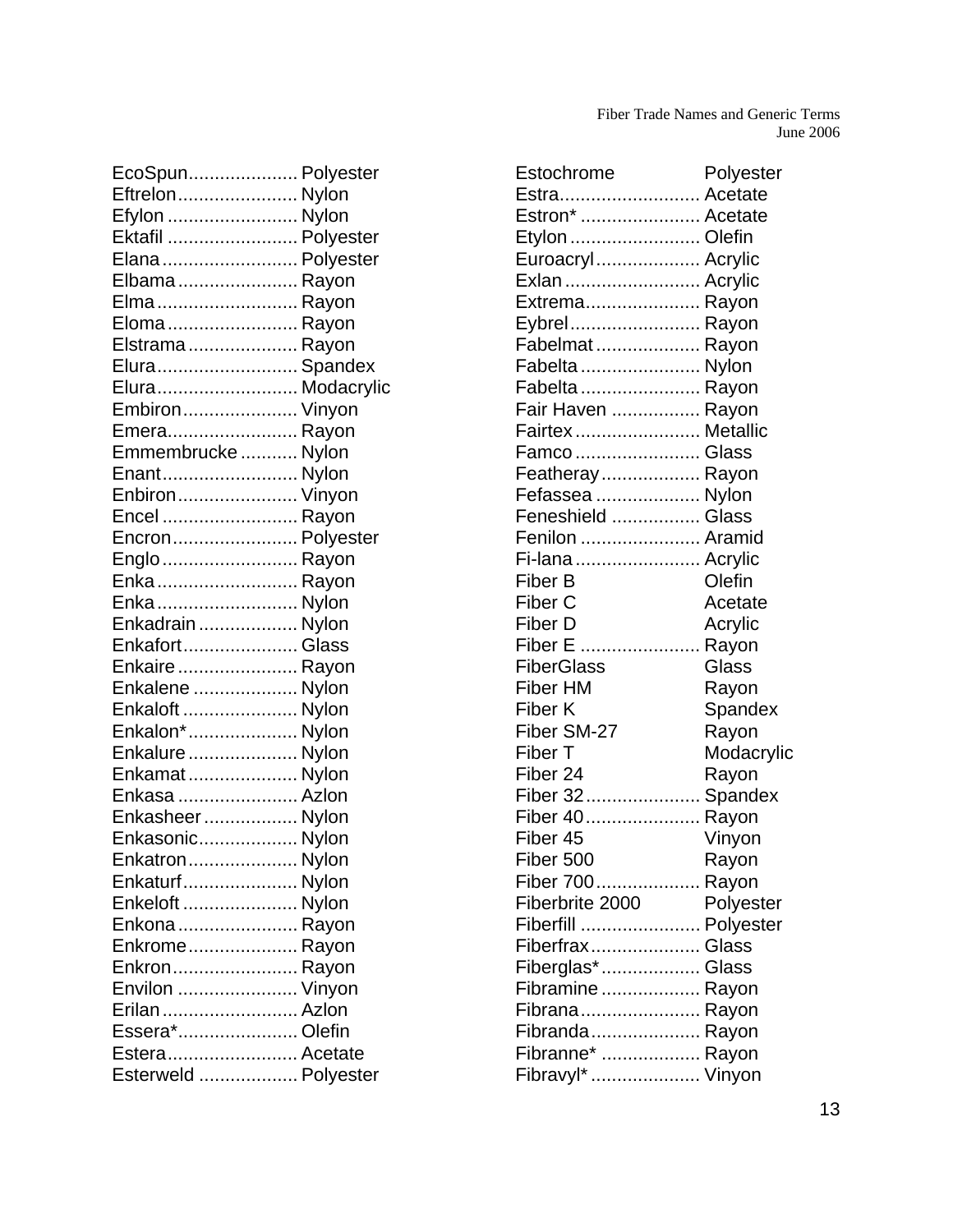| Fibrelta  Rayon     |  |
|---------------------|--|
| Fibrenka  Rayon     |  |
| Fibri-cord  Olefin  |  |
| Fibri-knit  Olefin  |  |
| Fibrilawn Olefin    |  |
| Fibrilon  Olefin    |  |
| Fibro  Rayon        |  |
| Fibroceta  Acetate  |  |
| Fibrolane  Azlon    |  |
| Fil de Lyon Rayon   |  |
| Filatex Rubber      |  |
| Fiocco Rayon        |  |
| Firestone  Nylon    |  |
| Firestone  Saran    |  |
| Firestone  Olefin   |  |
| Flaikona Rayon      |  |
| Flake Slub  Rayon   |  |
| Flatesa  Rayon      |  |
| Flattsea  Rayon     |  |
| Flimba  Rayon       |  |
| Flisca Rayon        |  |
| Flock Rayon         |  |
| Flox  Rayon         |  |
| Floxalon Rayon      |  |
| Forlion* Nylon      |  |
| Fortisan* Rayon     |  |
| Fortrel*  Polyester |  |
| Frilon  Nylon       |  |
| Furlon  Rayon       |  |
| Furon Nylon         |  |
| Garan  Glass        |  |
| Garanized Glass     |  |
| Garanmat  Glass     |  |
| Garon  Glass        |  |
| Gecesa Rayon        |  |
| Geilon Nylon        |  |
| Gerfil Olefin       |  |
| Geril Olefin        |  |
| Gevetex Glass       |  |
| Gisolan  Azlon      |  |
| Gizolan  Rayon      |  |
| Glantzstoff  Rayon  |  |
| Glanzstoff  Nylon   |  |

| <b>Glas Floss  Glass</b> |  |
|--------------------------|--|
| Glauchauer  Rayon        |  |
| Glillon  Nylon           |  |
| Glitter  Rayon           |  |
| Glospan*  Spandex        |  |
| Goldcres Olefin          |  |
| Golden Glow  Polyester   |  |
| Golden Touch Polyester   |  |
| Golden Caprolan  Nylon   |  |
| Graflon  Modacrylic      |  |
| Grillon Nylon            |  |
| Grilon  Nylon            |  |
| Grip  Polyester          |  |
| Hamlon Olefin            |  |
| Hana  Rayon              |  |
| Harlon  Saran            |  |
| Hartford  Rayon          |  |
| Heatherdine  Nylon       |  |
| Heatherloft  Acetate     |  |
| Helion Nylon             |  |
| Hemlon Nylon             |  |
| Herculon*  Olefin        |  |
| Hi-Narco Rayon           |  |
| High 10 Rayon            |  |
| Hiralon Olefin           |  |
| Hisilon  Nylon           |  |
| Hizek  Olefin            |  |
| HMA Aramid               |  |
| HM-50  Aramid            |  |
| Hol-O-Fil Rayon          |  |
| Hollofil*  Polyester     |  |
| Hostalen Olefin          |  |
|                          |  |
| Hydrofil*  Nylon         |  |
| Hygram  Rayon            |  |
| Hystron Polyester        |  |
| I G G  Saran             |  |
| Ice berg Glass           |  |
| Iriden  Rayon            |  |
| Iridex  Rayon            |  |
| Iridye  Rayon            |  |
| Isovyl Vinyon            |  |
| IT Rayon                 |  |
|                          |  |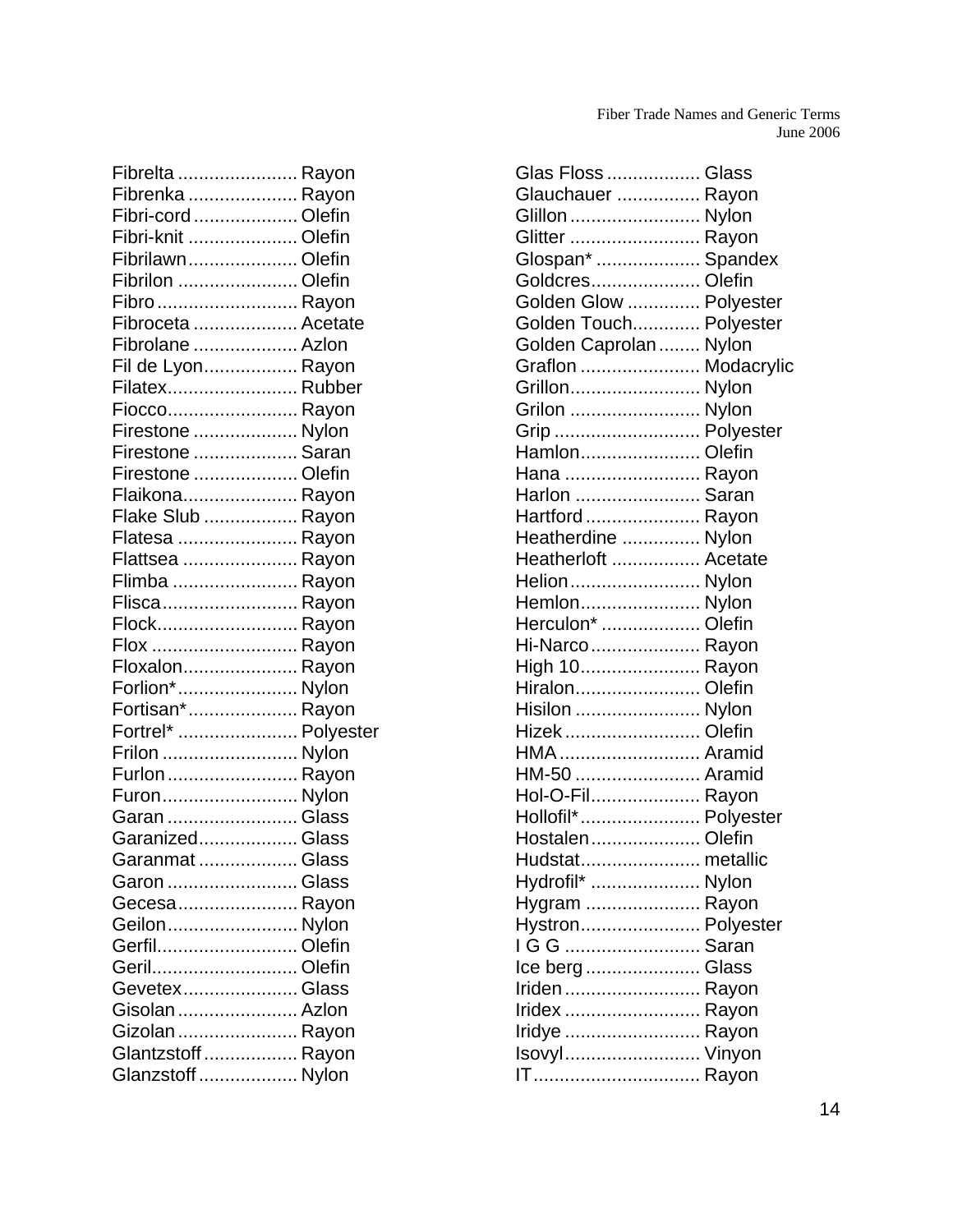| Ivorea  Rayon            |  |
|--------------------------|--|
| Jackson  Olefin          |  |
| Jedmat  Rayon            |  |
| Jedpak Rayon             |  |
| Jetspun Nylon            |  |
| Jetspun Rayon            |  |
| K.R.P.  Rayon            |  |
| Kanabian  Vinal          |  |
| Kanebian  Vinal          |  |
| Kanebo Rayon             |  |
| Kanekalon  Acrylic       |  |
| Kanekalon  Modacrylic    |  |
| Kanekalon  Vinyon        |  |
| Kanelight  Olefin        |  |
| Kanelion  Rayon          |  |
| Kapron Nylon             |  |
| Kasema  Rayon            |  |
| Kashimilan Acrylic       |  |
| Kasilga  Rayon           |  |
| Kasymilon Acrylic        |  |
| Kelheim  Rayon           |  |
| KelheimerRayon           |  |
| Kelheun H  Rayon         |  |
| Kermel*  Aramid          |  |
| Kevlar* Aramid           |  |
| Kikansei Rayon           |  |
| Kirklon Superbulk  Nylon |  |
| Kirksyl Rayon            |  |
| Kodel Polyester          |  |
| Kodofill  Polyester      |  |
| Kodosoff  Polyester      |  |
| Kohorn Rayon             |  |
| Koiin<br>Rayon           |  |
| Kolorbon Rayon           |  |
| Konex Aramid             |  |
| Koplon  Rayon            |  |
| Koseiseide Azlon         |  |
| Krispglo  Rayon          |  |
| Kuralon Vinal            |  |
| Kurare  Rayon            |  |
| Kurehabo Rayon           |  |
| Kurehalon Saran          |  |
| Kuremona Vinal           |  |

| Kuseta Rayon        |  |
|---------------------|--|
| Kutasa  Rayon       |  |
| Kynar Polyester     |  |
| Kynol  Novoloid     |  |
| Lacisana Rayon      |  |
| Lactofil Azlon      |  |
| Lactron  Rubber     |  |
| Lambeta  Rayon      |  |
| Lambeth  Olefiin    |  |
| Lame  Metallic      |  |
| Lamita  Rayon       |  |
| Lamo  Rayon         |  |
| Lanacryl  Acrylic   |  |
| Lanalpha  Rayon     |  |
| Lanese  Acetate     |  |
| Lanital*  Azlon     |  |
| Lanon  Polyester    |  |
| Lansil Acetate      |  |
| Lanusa  Rayon       |  |
| Laselon  Polyester  |  |
| Lastex  Rubber      |  |
| Lastex S  Spandex   |  |
| Laton  Rubber       |  |
| Lavscan Polyester   |  |
| Leacril*  Acrylic   |  |
| Lektroset  Rayon    |  |
| Lenzella Rayon      |  |
| Lenzesa  Rayon      |  |
| Lilion*  Nylon      |  |
| Lirelle  Rayon      |  |
| Lo-pic  Olefin      |  |
| Loft-set Nylon      |  |
| Loftgard Polyester  |  |
| Loftura*  Acetate   |  |
| Loktite  Olefin     |  |
| Lonbell  Rayon      |  |
| Lonzona  Acetate    |  |
| Lowland Rayon       |  |
| Lucisa Rayon        |  |
| Luftura Acetate     |  |
| Lurex  Metallic     |  |
| Lus-trus  Polyester |  |
| Lus-trus  Olefin    |  |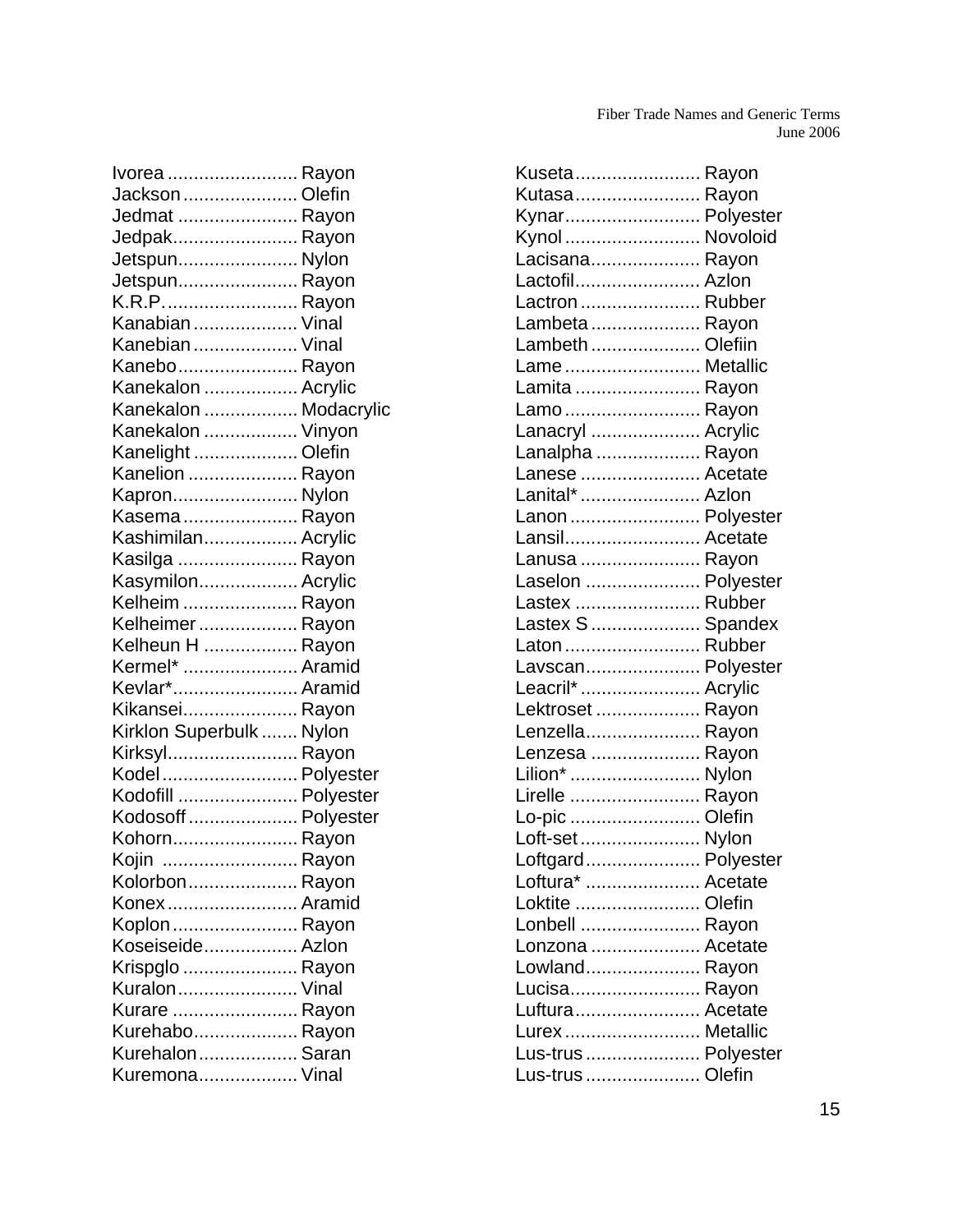| Lus-trus  Nylon           |  |
|---------------------------|--|
| Lus-trus  Saran           |  |
| Lusterloft  Nylon         |  |
| Lustrafil Rayon           |  |
| Lycra*  Elastane          |  |
| Lycra*  Elasterell-p      |  |
| Lycra*  Spandex           |  |
| Madam Butterfly  Rayon    |  |
| Makrofil Rayon            |  |
| Makrolan  Acrylic         |  |
| Malora  Metallic          |  |
| Manyro  Vinal             |  |
| Marena  Azlon             |  |
| Marenka  Azlon            |  |
| Marimusume  Rayon         |  |
| Marispun  Acetate         |  |
| Marvess*  Olefin          |  |
| Matankanese Rayon         |  |
| Matapoint  Rayon          |  |
| Matenka  Rayon            |  |
| Matenkona  Rayon          |  |
| Matesa  Rayon             |  |
| Matte Touch  Polyester    |  |
| Mattesco Rayon            |  |
| Mawus-M Polyester         |  |
| Mawus-R  Polyester        |  |
| Measle Yarn  Rayon        |  |
| Melkwol  Azlon            |  |
| Meraklon*  Olefin         |  |
| Merinova  Azlon           |  |
| Merkalon  Olefiin         |  |
| Meryl*  Rayon             |  |
| Metlon  Metallic          |  |
| Meubalese Acetate         |  |
| Mewlon Vinal              |  |
| Micromattique*  Polyester |  |
| MicroSpun* Polyester      |  |
| MicroSupreme*  Polyester  |  |
| Miharahyo  Rayon          |  |
| Mikron  Vinal             |  |
| Minalon Acetate           |  |
| Minerva  Rayon            |  |
| Minifil  Nylon            |  |

| Minifil Rayon          |  |
|------------------------|--|
| Mirlon  Nylon          |  |
| Misrnylon Nylon        |  |
| Misrylon Nylon         |  |
| Mitsubishi  Vinal      |  |
| Modal* Rayon           |  |
| Modanyl  Nylon         |  |
| Modiglass Glass        |  |
| Monofil 77  Rayon      |  |
| Monosheer  Nylon       |  |
| Montrel Olefin         |  |
| Moplen  Olefin         |  |
| Movyl Vinyon           |  |
| Movilret  Vinyon       |  |
| Moynel  Rayon          |  |
| Multi-cupioni Rayon    |  |
| Multi-strata  Rayon    |  |
| Multisheer  Nylon      |  |
| MX108 Nylon            |  |
| MX6020 Polyester       |  |
| Mylar  Metallic        |  |
| N fiber  Rayon         |  |
| Nailon Nylon           |  |
| Narco  Rayon           |  |
| Narcon  Rayon          |  |
| Narene  Rayon          |  |
| Narene  Polyester      |  |
| National Saran         |  |
| National Olefin        |  |
| National Nylon         |  |
| Nefa-perlon  Nylon     |  |
| Nefalon Nylon          |  |
| Polyester<br>Negastat* |  |
| Neochrome*  Rayon      |  |
| Neoplex Rayon          |  |
| Nerane  Acetate        |  |
| New color  Rayon       |  |
| Newbray Rayon          |  |
| Newdull  Rayon         |  |
| Newlow  Rayon          |  |
| Nichibo  Rayon         |  |
| Nichire Rayon          |  |
| Niplon Nylon           |  |
|                        |  |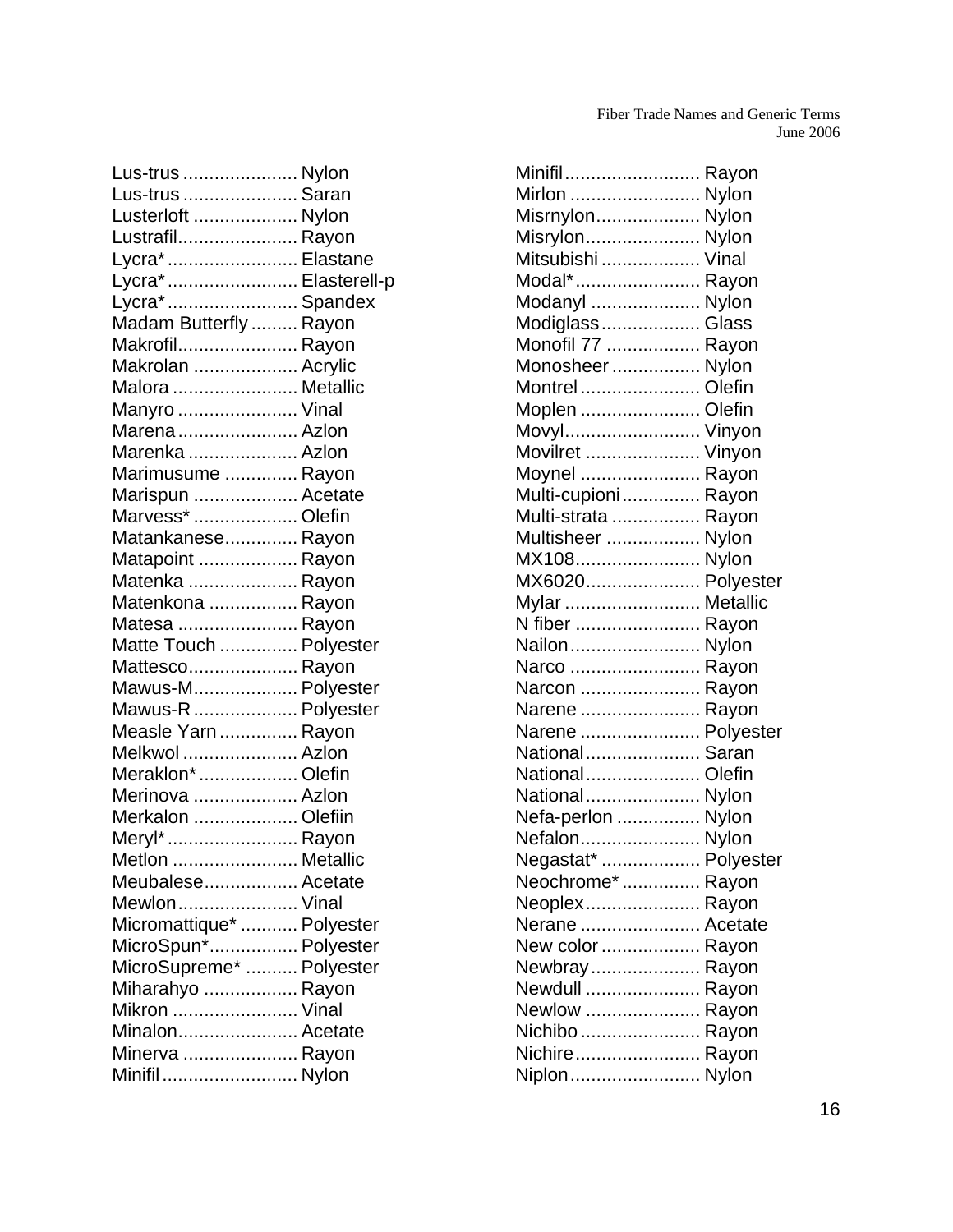| Nirlon Nylon          |  |
|-----------------------|--|
| Nishikalon Vinyon     |  |
| Nitiray  Nylon        |  |
| Nitlon  Acrylic       |  |
| Nitrilon  Acrylic     |  |
| Nitron Acrylic        |  |
| Nittobo Rayon         |  |
| NM1000 Nylon          |  |
| NM1103 Nylon          |  |
| NM1200 Nylon          |  |
| NM1400 Nylon          |  |
| NM1500 Nylon          |  |
| Nobricella  Rayon     |  |
| Nomelle  Acrylic      |  |
| Nomex*  Nylon         |  |
| Nomex*  Aramid        |  |
| Nopalon Acetate       |  |
| Novamat Rayon         |  |
| Novatex Rayon         |  |
| Nublite  Rayon        |  |
| Numa Spandex          |  |
| Nupron  Rayon         |  |
| Nupronium Rayon       |  |
| Nycel  Nylon          |  |
| Nylco  Metallic       |  |
| Nylenka  Nylon        |  |
| Nylex  Nylon          |  |
| Nylfil  Metallic      |  |
| Nylfrance* Nylon      |  |
| Nyloft  Nylon         |  |
| Nylsuisse Nylon       |  |
| Nyma Rayon            |  |
| Nymarilon  Acrylic    |  |
| Nymata Rayon          |  |
| Nymatco  ayon         |  |
| Nymcel  Rayon         |  |
| Nymcord Rayon         |  |
| Nymcrylon  Acrylic    |  |
| Nymella  Rayon        |  |
| Nypel  Nylon          |  |
| Nypel Polyester       |  |
| Nypel Polypro  Olefin |  |
| Nytelle  Nylon        |  |
|                       |  |

| Oceane  Acetate          |  |
|--------------------------|--|
| Ohmi  Rayon              |  |
| Olane  Olefin            |  |
| Oletex Olefin            |  |
| Omni saran  Saran        |  |
| Onanth  Nylon            |  |
| Ondelette  Rayon         |  |
| Ondule  Rayon            |  |
| Opaceta  Acetate         |  |
| Oplexmatt Rayon          |  |
| Oriented  Saran          |  |
| Orlon* Acrylic           |  |
| Ortalion*  Nylon         |  |
| Ovignose  Vinyon         |  |
| P-23  Polyester          |  |
| Pa-Qel Acrylic           |  |
| Pan Acrylic              |  |
| Pannakril  Acrylic       |  |
| Paramafil Rayon          |  |
| Paramount  Rayon         |  |
| Parapro  Olefin          |  |
| Parfe  Rayon             |  |
| Patlon Olefin            |  |
| PCU  Vinyon              |  |
| Pe ce Vinyon             |  |
| PE  Polyester            |  |
| PE3100  Polyester        |  |
| Perfil Vinyon            |  |
| Perfilon Nylon           |  |
| Perlapoint Rayon         |  |
| Perlargon  Nylon         |  |
| Perlglo Rayon            |  |
| Perlofil  Nylon          |  |
| Perlon Nylon             |  |
| Perlon-Hoechst  Nylon    |  |
| Perlon-U Spandex         |  |
| Permalon Saran           |  |
| Petromat  Olefin         |  |
| Pex Olefin               |  |
| Phenylon  Aramid         |  |
| Phillips 66 nylon  Nylon |  |
| Phrilon Nylon            |  |
| Phrix Rayon              |  |
|                          |  |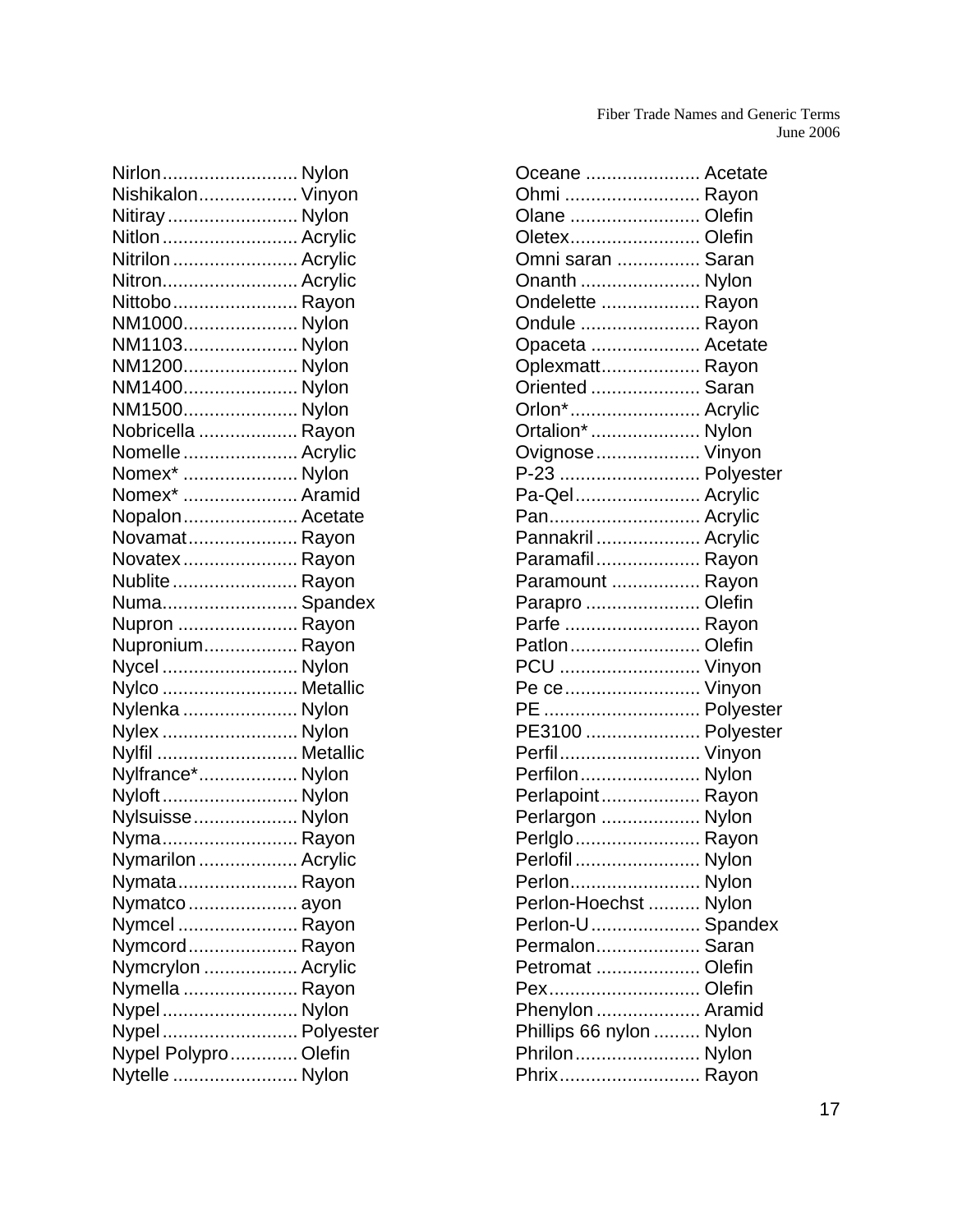| Phrix perlon  Nylon                    |  |
|----------------------------------------|--|
| Pil-Trol*  Acrylic                     |  |
| Pilray  Rayon                          |  |
| Pittsburgh  Glass                      |  |
| Plavia  Rayon                          |  |
| Ply-mat  Glass                         |  |
| Plyloc Nylon                           |  |
| Plymouth  Olefin                       |  |
| Polan  Nylon                           |  |
| Polana  Nylon                          |  |
| Polargard Polyester                    |  |
| Polarguard*  Polyester                 |  |
| Polartec* Polyester                    |  |
| Polathene  Olefin                      |  |
| Poliafil Nylon                         |  |
| Poliafil Olefin                        |  |
| Politen-omni  Olefin                   |  |
| Polyamide*  Nylon                      |  |
| Polyarns  Nylon                        |  |
| Polyarns  Vinyon                       |  |
| Polyarns  Olefin                       |  |
| Polyathylen-Draht Olefin               |  |
| Polybolta  Olefin                      |  |
| Polycrest  Olefin                      |  |
| Polyethylene*  Olefin                  |  |
| Polyextra  Polyester                   |  |
| Polyloom  Olefin                       |  |
| Polymers  Olefin                       |  |
| Polymers  Nylon                        |  |
| Polynosic*  Rayon                      |  |
| Polypro  Olefin                        |  |
| Polyprop-omni  Olefin                  |  |
| Polypropylene*  Olefin                 |  |
| Polywrap  Olefin                       |  |
| Pontova  Rayon                         |  |
| PPG Glass                              |  |
| Prelana Acrylic                        |  |
| Premier Rayon                          |  |
| Prenylon  Nylon                        |  |
|                                        |  |
| Prezenta Rayon<br>Primaloft  Polyester |  |
| Pro-Tuft  Olefin                       |  |
| Prolene Olefin                         |  |
|                                        |  |

| Proloft Olefin        |           |
|-----------------------|-----------|
| Propylon Olefin       |           |
| Prostran  Olefin      |           |
| Puff Stuff  Polyester |           |
| Purilon Rayon         |           |
| Pylen  Olefin         |           |
| Q-957  Saran          |           |
| Qiana  Nylon          |           |
| Quallofil             | Polyester |
| Quilticel  Acetate    |           |
| Quintess Polyester    |           |
| Railan Rayon          |           |
| Rainbow  Rayon        |           |
| Ramelon Vinyon        |           |
| Random-set  Nylon     |           |
| Random-tone  Nylon    |           |
| Ratujal Rayon         |           |
| Raybrite MF  Metallic |           |
| Raybrite MM Metallic  |           |
| Rayflex  Rayon        |           |
| Rayolanda  Rayon      |           |
| Raysorb Rayon         |           |
| RD-100 Rayon          |           |
| Redon  Acrylic        |           |
| Reemay Polyester      |           |
| Reevon Olefin         |           |
| Relon Nylon           |           |
| Remember  Acrylic     |           |
| Rene 41  Metallic     |           |
| Resistat* Nylon       |           |
| Retractyl*  Vinyon    |           |
| Revere  Rubber        |           |
| Reymet Metallic       |           |
| Reynolds  Metallic    |           |
| Rhodiaceta  Nylon     |           |
| Rhodiafil  Rayon      |           |
| Rhodialin  Acetate    |           |
| Rhodianil  Nylon      |           |
| Rhofibre  Vinyon      |           |
| Rhofil Vinyon         |           |
| Rhovyl* Vinyon        |           |
| Rhovyl T Vinyon       |           |
| Rhovyl 55  Vinyon     |           |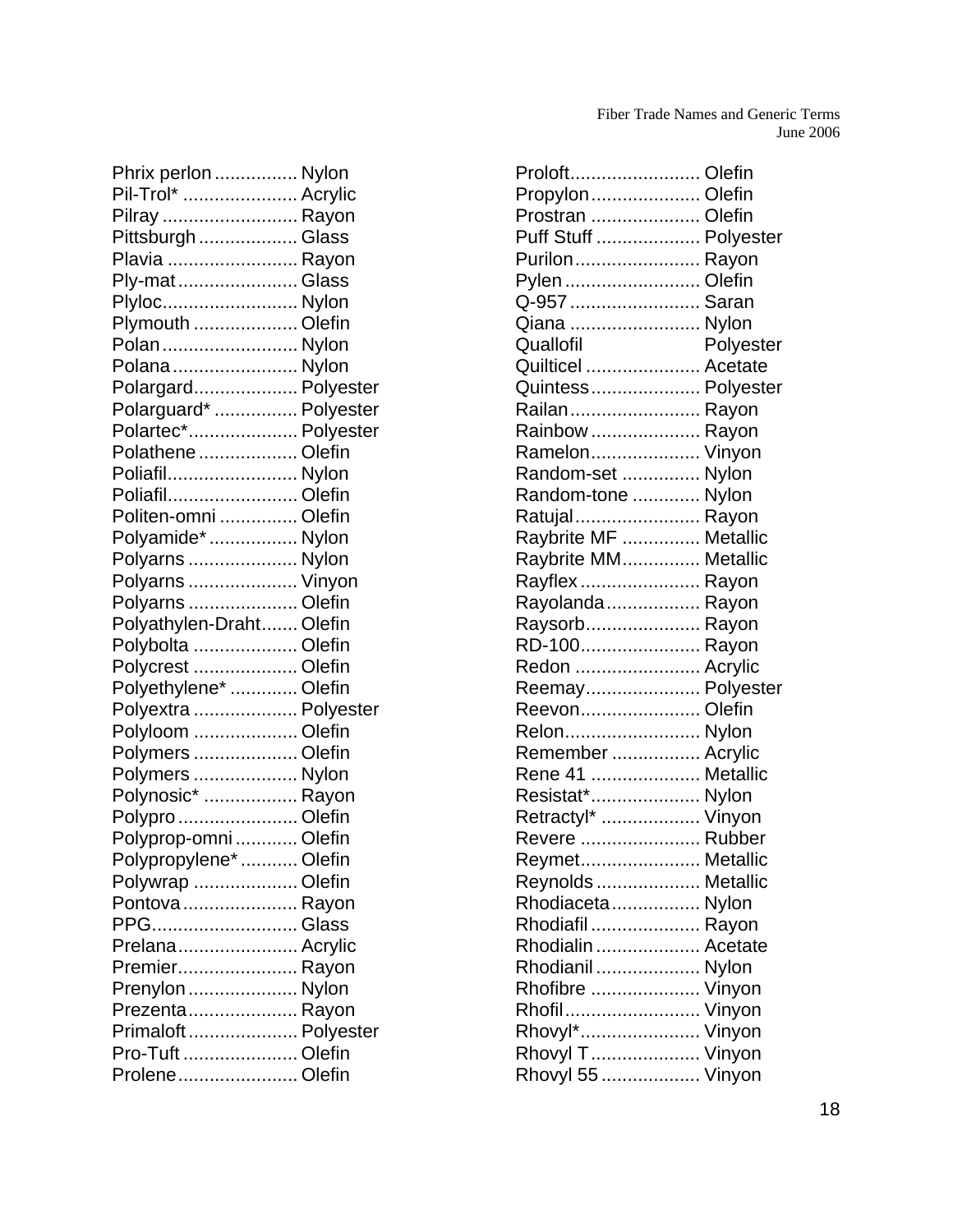| Ribbon straw  Acetate        |
|------------------------------|
| Richmond Saran               |
| Rilsan* Nylon                |
| Rilson  Nylon                |
| Rolan Acrylic                |
| Rotwyla  Rayon               |
| Rovana Saran                 |
| Rovicella Rayon              |
| Royalene  Olefin             |
| Roylon  Nylon                |
| Ruvea Nylon                  |
| Ryton Sulfar                 |
| S-3 Nylon                    |
| Samson  Nylon                |
| Sanderit Nylon               |
| Saniro Modacrylic            |
| Sanivq  Modacrylic           |
| Sarelon Azlon                |
| Sarfa Rayon                  |
| Sarlon Saran                 |
| Sastiga  Rayon               |
| Sava  Rayon                  |
| Sayelle*  Acrylic            |
| Scaldura  Rayon              |
| Scaldyna  Rayon              |
| Schwarza  Rayon              |
| Schwarza-polyamid-p. Nylon   |
| Sculptured estron  Acetate   |
| Sculptured chromspun Acetate |
| Sedura Rayon                 |
| SEF  Modacrylic              |
| Semi-dul  Rayon              |
| Semmum Rayon                 |
| Seraceta Acetate             |
| Seratelle  Acetate           |
| Setilmat  Acetate            |
| Setilose  Acetate            |
| Setina  Acetate              |
| Shanton Polyester            |
| Shareen Nylon                |
| Shimmereen*  Nylon           |
| Shinko  Rayon                |
| Shiro diafil  Rayon          |
|                              |

| Shoeflex  Nylon        |  |
|------------------------|--|
| Shurti Olefin          |  |
| Silene* Acetate        |  |
| Silenka  Glass         |  |
| Silione  Glass         |  |
| Silkon  Azlon          |  |
| Silkwool Azlon         |  |
| Silky Touch*  Nylon    |  |
| Silky Touch  Polyester |  |
| Silon  Nylon           |  |
| Silon  Rayon           |  |
| Silpalon  Acrylic      |  |
| Sinitex  Saran         |  |
| Sinsen  Acrylic        |  |
| Sirius  Rayon          |  |
| Skapalon  Nylon        |  |
| Skenandoa  Rayon       |  |
| Skendo Rayon           |  |
| Skybloom  Rayon        |  |
| Skyloft  Rayon         |  |
| Slovina  Rayon         |  |
| SLR  Acetate           |  |
| SM-27  Rayon           |  |
| Sniol Vinyon           |  |
| So-lara  Acrylic       |  |
| Soalon Triacetate      |  |
| Softalon Nylon         |  |
| Softglo Rayon          |  |
| Softglow  Nylon        |  |
| Soluna Polyester       |  |
| Sooflex Nylon          |  |
| Soviden  Saran         |  |
| Spandelle  Spandex     |  |
| Spanzelle* Spandex     |  |
| Spark-I-lite  Saran    |  |
| Sparkalure Olefin      |  |
| Sparkling  Nylon       |  |
| Speckelon  Nylon       |  |
| Spectra*  Olefin       |  |
| Spectran Acrylic       |  |
| Spectran Polyester     |  |
| Spontex Rayon          |  |
| Spun-lo Rayon          |  |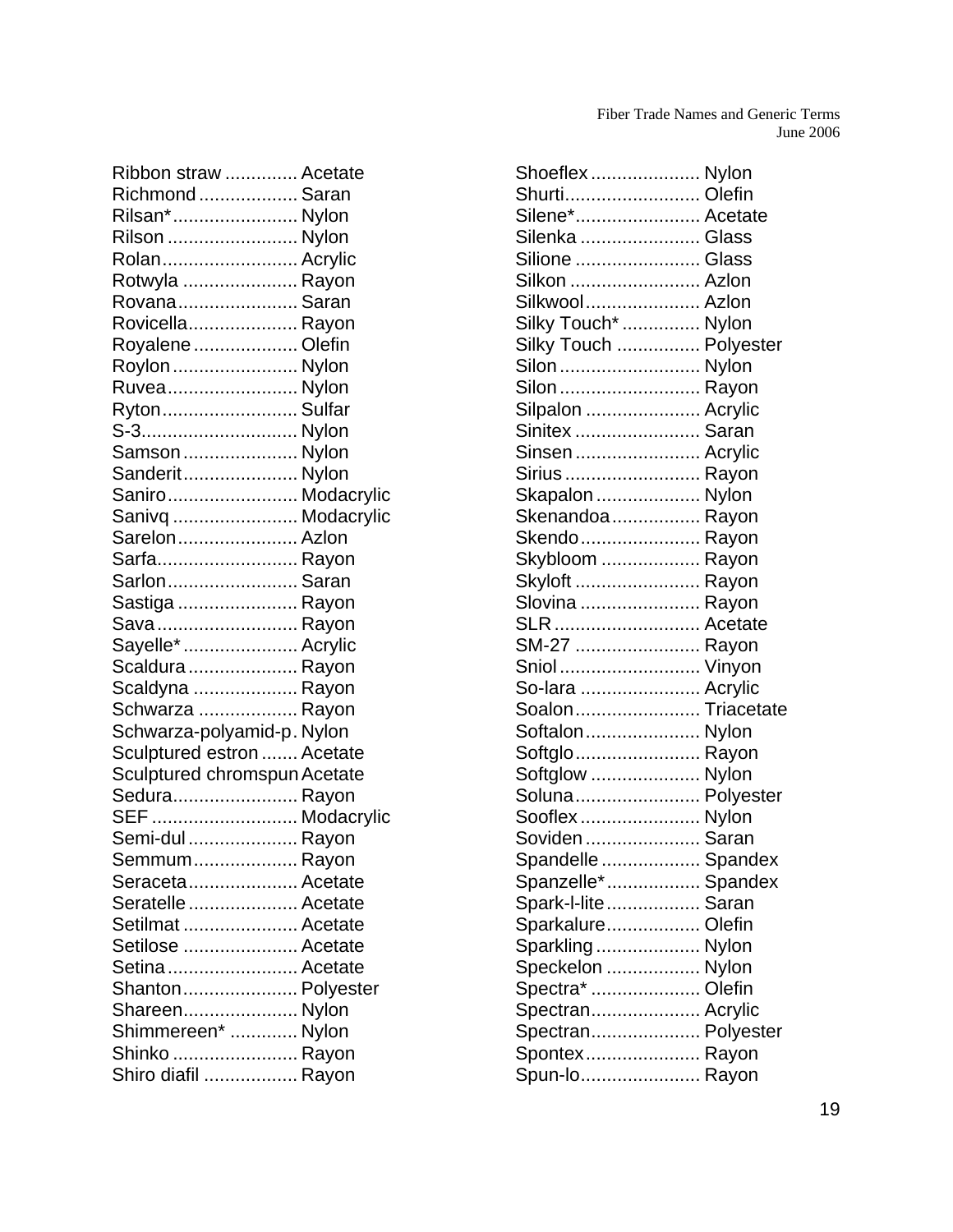| Spun-black  Rayon       |  |
|-------------------------|--|
| Spunenka  Rayon         |  |
| Spungo Rayon            |  |
| Spunlo  Rayon           |  |
| Spunloc  Polyester      |  |
| Stabilenka  Nylon       |  |
| Stainmaster  Nylon      |  |
| Standard Rayon          |  |
| Starbrite Nylon         |  |
| Staticgard  Nylon       |  |
| Steelon  Nylon          |  |
| Stilon  Nylon           |  |
| Strata Rayon            |  |
| Strata-slub Rayon       |  |
| Stratella  Rayon        |  |
| Stratifil  Glass        |  |
| Stratimat Glass         |  |
| Strawn  Rayon           |  |
| Stretch ever Spandex    |  |
| Strialine  Polyester    |  |
| Strong Fibro  Rayon     |  |
| Stryton Nylon           |  |
| Stylon  Nylon           |  |
| Suda Rayon              |  |
| Sudalon  Nylon          |  |
| Suede-skin  Rayon       |  |
| Suiko  Rayon            |  |
| Suleine  Rayon          |  |
| Summum Rayon            |  |
| Sunshine  Olefin        |  |
| Sunspun  Rayon          |  |
| Supac  Olefin           |  |
| Super tenax Rayon       |  |
| Super Tuff  Olefin      |  |
| Super Microft Polyester |  |
| Super-L  Rayon          |  |
| Super-cordura  Rayon    |  |
| Super white  Rayon      |  |
| Super breda  Rayon      |  |
| Super-narco  Rayon      |  |
| Super-suprenka Rayon    |  |
| Super-rayflex Rayon     |  |
| Superarnum  Rayon       |  |

| Superflex Rayon          |              |
|--------------------------|--------------|
| Superseas  Rayon         |              |
| Superwhite  Acetate      |              |
|                          |              |
| Superwind  Rayon         |              |
| Supplex* Nylon           |              |
| Supral Rayon             |              |
| Supralon Rayon           |              |
| Supraska  Rayon          |              |
| Suprema  Rayon           |              |
| Suprenka Rayon           |              |
| Supron  Nylon            |              |
| Swina  Rayon             |              |
| Synflex-N  Nylon         |              |
| Synthofil  Vinal         |              |
| Tacryl  Acrylic          |              |
| Tactel*  Nylon           |              |
| Tactel Micro*            | <b>Nylon</b> |
| Tactesse  Nylon          |              |
| Tamashima  Rayon         |              |
|                          |              |
| Tango Nylon              |              |
| TB-tex  Glass            |              |
| Teca  Acetate            |              |
| Technora Aramid          |              |
| Tecron Nylon             |              |
| Teijin  Acetate          |              |
| Teijin  Rayon            |              |
| Teijn-tetoron  Polyester |              |
| Tejido  Saran            |              |
| Telusa  Rayon            |              |
| Tempra Rayon             |              |
| Tenasco  Rayon           |              |
| Tenax  Rayon             |              |
| Tencel*  Lyocell         |              |
| Tendan Rayon             |              |
| Tenkyo  Rayon            |              |
|                          |              |
| Tergal*  Polyester       |              |
| Teriber Polyester        |              |
| Terital* Polyester       |              |
| Terlenka* Polyester      |              |
| Ternel Vinyon            |              |
| Teron Polyester          |              |
| Terylen  Polyester       |              |
| Terylene* Polyester      |              |
|                          |              |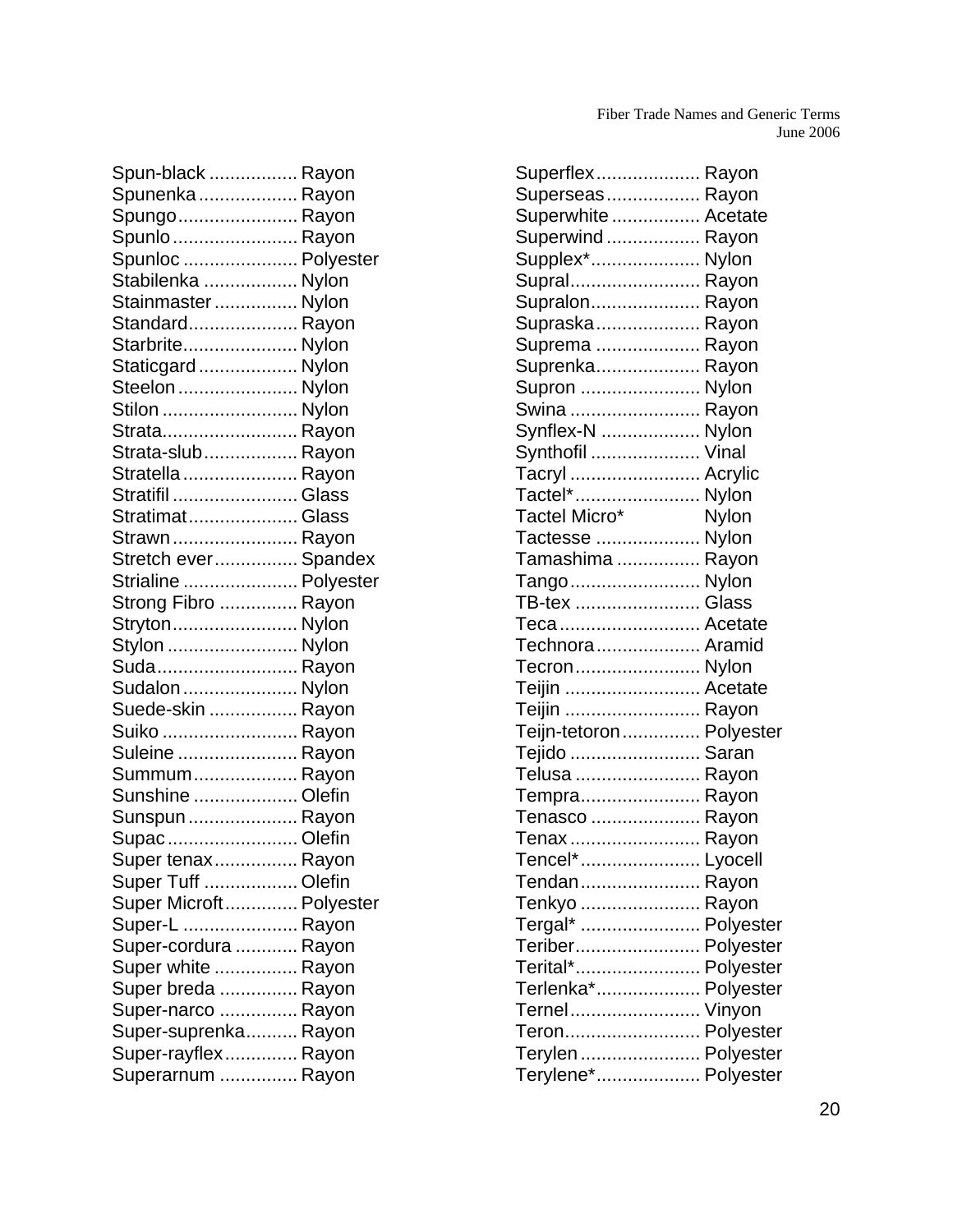| Teteron Polyester           |           |
|-----------------------------|-----------|
| Tetlon  Polyester           |           |
| Tetoron*  Polyester         |           |
| Tetrolene  Polyester        |           |
| Tetron Polyester            |           |
| Teviron  Vinyon             |           |
| <b>Textilion Nylon</b>      |           |
| Textra  Rayon               |           |
| Textura  Polyester          |           |
| Thermastat*                 | Polyester |
| Thermax*                    | Polyester |
| Thermolite  Polyester       |           |
| Thermoloft Polyester        |           |
| Thermovyl*  Vinyon          |           |
| Thick and thin Rayon        |           |
| Thiolan  Azlon              |           |
| Thiozell Azlon              |           |
| Thozell Rayon               |           |
| Tiaralon  Rayon             |           |
| Tilan  Azlon                |           |
| Timbrelle  Nylon            |           |
| Tinselfil  Rayon            |           |
| Tinselon Rayon              |           |
| Tolalan  Rayon              |           |
| Topel  Rayon                |           |
| Toramomen Rayon             |           |
| Toray-tetoron Polyester     |           |
| Toray  Nylon                |           |
| Toraylon  Acrylic           |           |
| Toris  Rayon                |           |
| Totarn Rayon                |           |
| Tovis Rayon                 |           |
| Toyobo  Rayon               |           |
| Toyotenax  Rayon            |           |
| TR-draht Polyester          |           |
| Travema Rayon               |           |
| Travis  Rayon               |           |
| Travis  Nytril              |           |
| Trelon  Nylon               |           |
| Trevira microness Polyester |           |
| Trevira* Polyester          |           |
| Trialbene  Acetate          |           |
| Trianti  Glass              |           |

| Tricel  Acetate         |  |
|-------------------------|--|
| Trilan  Acetate         |  |
| Trinova  Rayon          |  |
| Trital  Rayon           |  |
| Tropic Rayon            |  |
| Trvira Polyester        |  |
| Tubastra  Rayon         |  |
| Tubize  Rayon           |  |
| Tudenza  Rayon          |  |
| Tufcel  Rayon           |  |
| Tufflite profax  Olefin |  |
| Tufton Olefin           |  |
| Tufton Rayon            |  |
| Tusson  Rayon           |  |
| TW 6208  Olefin         |  |
| Twaron* Aramid          |  |
| Twisloc  Nylon          |  |
| Ty EZ  Olefin           |  |
| Tygan  Saran            |  |
| Tynex  Nylon            |  |
| Type C  Acetate         |  |
| Type F Acetate          |  |
| Type K Acetate          |  |
| Type L  Acetate         |  |
| Tyrenka  Rayon          |  |
| Tyrex Rayon             |  |
| Tyron Rayon             |  |
| Tytite  Olefin          |  |
| Tyvek  Olefin           |  |
| Tyweld Rayon            |  |
| Ultra-touch  Polyester  |  |
| Ultra-bright  Nylon     |  |
| Ultramid Nylon          |  |
| Ultrastrand  Glass      |  |
| Ultravat Metallic       |  |
| Ultrenka Rayon          |  |
| Ultrima Rayon           |  |
| Ultron*  Nylon          |  |
| Unel Spandex            |  |
| Unicomb Glass           |  |
| Unifab Glass            |  |
| Unifil  Olefin          |  |
| Uniformat  Glass        |  |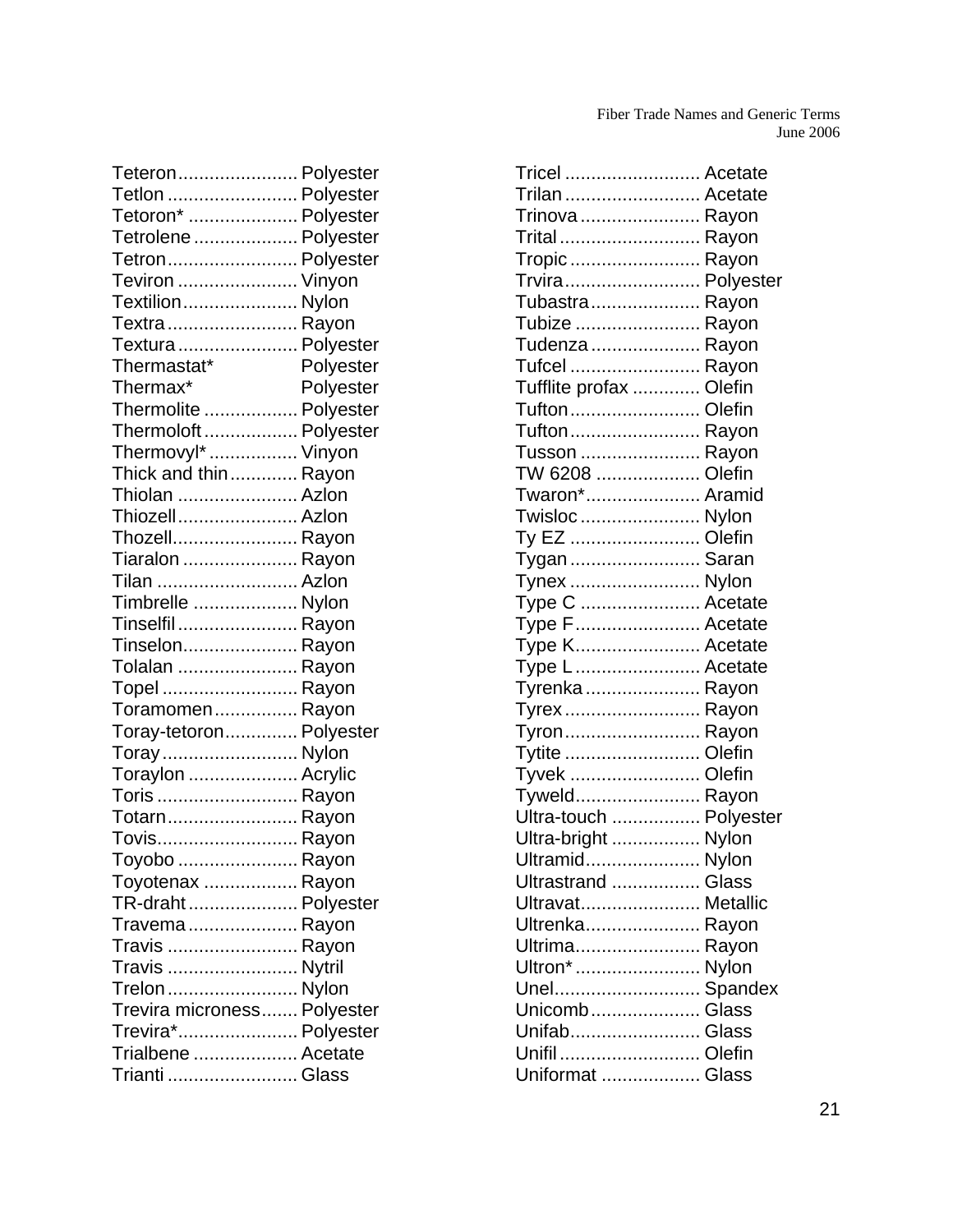| Uniglass  Glass      |       |
|----------------------|-------|
| Unirove Glass        |       |
| Unistrand Glass      |       |
| United Saran         |       |
| Unitope Glass        |       |
| Urylon Spandex       |       |
| US Royalene  Olefin  |       |
| Vairin  Spandex      |       |
| Vanilon  Nylon       |       |
| Vanylon  Nylon       |       |
| Variline  Nylon      |       |
| Vectran*  Olefin     |       |
| Velicren* Modacrylic |       |
| Velon LP Olefin      |       |
| Velon  Saran         |       |
| Venus  Rayon         |       |
| Verel*  Modacrylic   |       |
| Veri-dull  Rayon     |       |
| Verranne  Glass      |       |
| Vestan  Saran        |       |
| Vestolen A Olefin    |       |
| VetroflexGlass       |       |
| Vetrotessile  Glass  |       |
| Vetrotex RMP Glass   |       |
| Vetrotex*  Glass     |       |
| Vibren Rayon         |       |
| Vicara* Azlon        |       |
| Vincel  Rayon        |       |
| Vinylan  Vinal       |       |
| Vinylon  Vinal       |       |
| Virion  Rayon        |       |
| Viscalon 66 Rayon    |       |
| Viscocord  Rayon     |       |
| Viscol Rayon         |       |
| Viscor  Rayon        |       |
| Visil*               | Rayon |
| Vistra  Rayon        |       |
| Vistra XTH Rayon     |       |
| Vistralon  Rayon     |       |
| Vistron  Rayon       |       |
| Vitata  Rayon        |       |
| Vitel  Polyester     |       |
| Vitro-fibras Glass   |       |

| <b>Vitro-Flex Glass</b> |         |
|-------------------------|---------|
| Vitro-Strand Glass      |         |
| Vitron Glass            |         |
| Vituf Polyester         |         |
| Vivana* Nylon           |         |
| Vive la Crepe Nylon     |         |
| Vogt Olefin             |         |
| Vonnel Acrylic          |         |
| Voplex  Olefin          |         |
| Voplex  Vinyon          |         |
| Vybran Acrylic          |         |
| Vycron Polyester        |         |
| Vydran Acrylic          |         |
| Vylor Nylon             |         |
| Vynylal  Vinal          |         |
| Vyrene*  Spandex        |         |
| WearDated*  Acrylic     |         |
| WeatherBloc*            | Acrylic |
| Wellene  Polyester      |         |
| Wellon  Nylon           |         |
| Wellstrand  Polyester   |         |
| Wellstrand  Nylon       |         |
| Wetrelon Nylon          |         |
| WeveBac Olefin          |         |
| Wikilana  Rayon         |         |
| Wink Metallic           |         |
| Wipolan  Vinal          |         |
| Wipolan  Azlon          |         |
| Wirilene  Olefin        |         |
| Wolcrylon  Acrylic      |         |
| Woolon Vinal            |         |
| Worry Free  Nylon       |         |
| <b>WSF PE</b>           |         |
| <b>WSF PP  Olefin</b>   |         |
| Wynene Olefin           |         |
| X-static  Nylon         |         |
| Xena Rayon              |         |
| XL Rayon                |         |
| <b>XTRA-dul  Rayon</b>  |         |
| XTRA-tuff  Polyester    |         |
| Yuva Nylon              |         |
| Z-54 Rayon              |         |
| Zantrel-Meryl* Rayon    |         |
|                         |         |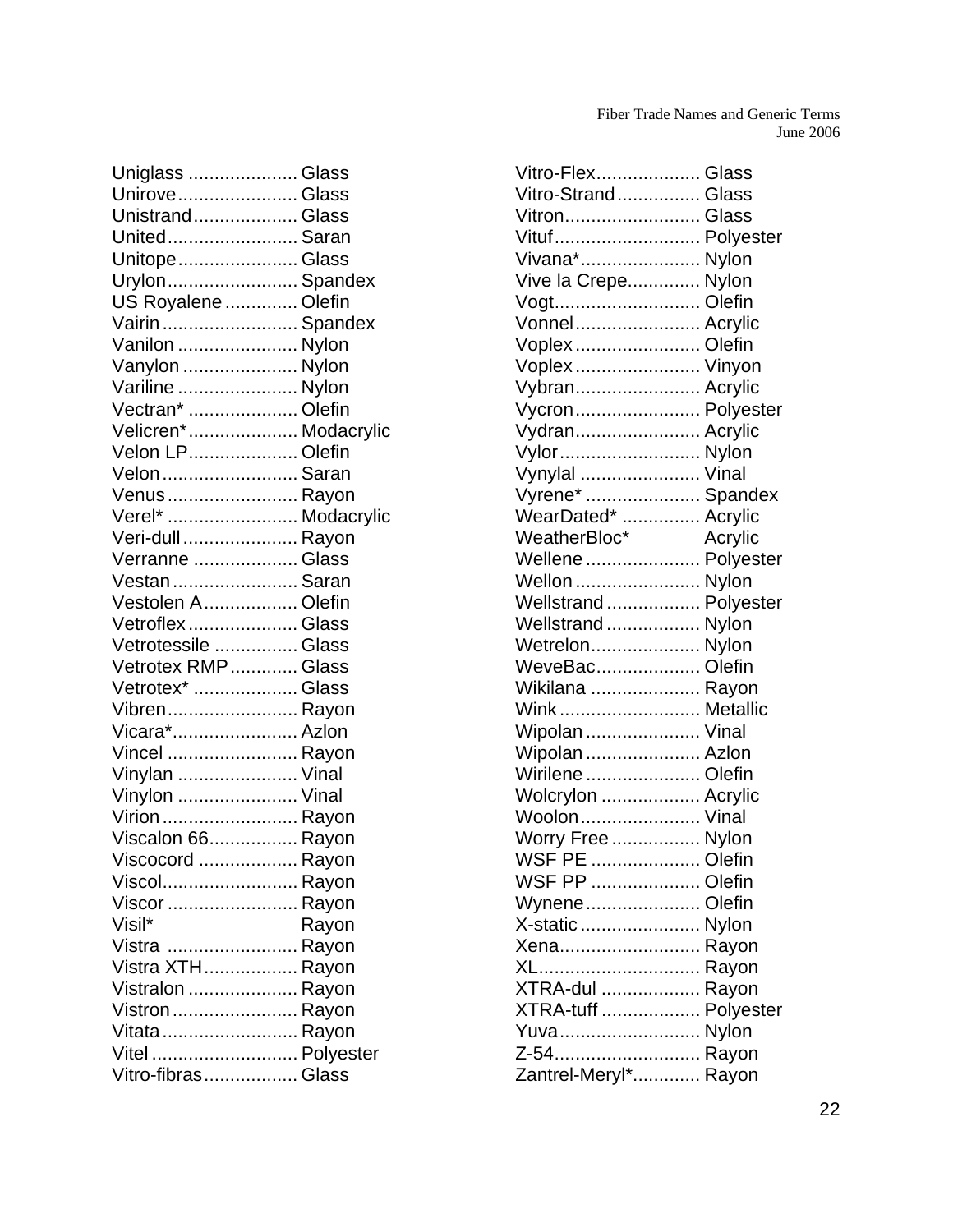Fiber Trade Names and Generic Terms June 2006

| Zefkrome Acrylic   |       |
|--------------------|-------|
| Zefran*  Nylon     |       |
| Zefran Acrylic     |       |
| Zefron Polyester   |       |
| Zeftron*  Nylon    |       |
| Zehla  Rayon       |       |
| Zehlasordin  Rayon |       |
| Zellvag Rayon      |       |
| Zetek  Nytril      |       |
| Zycon              | Azlon |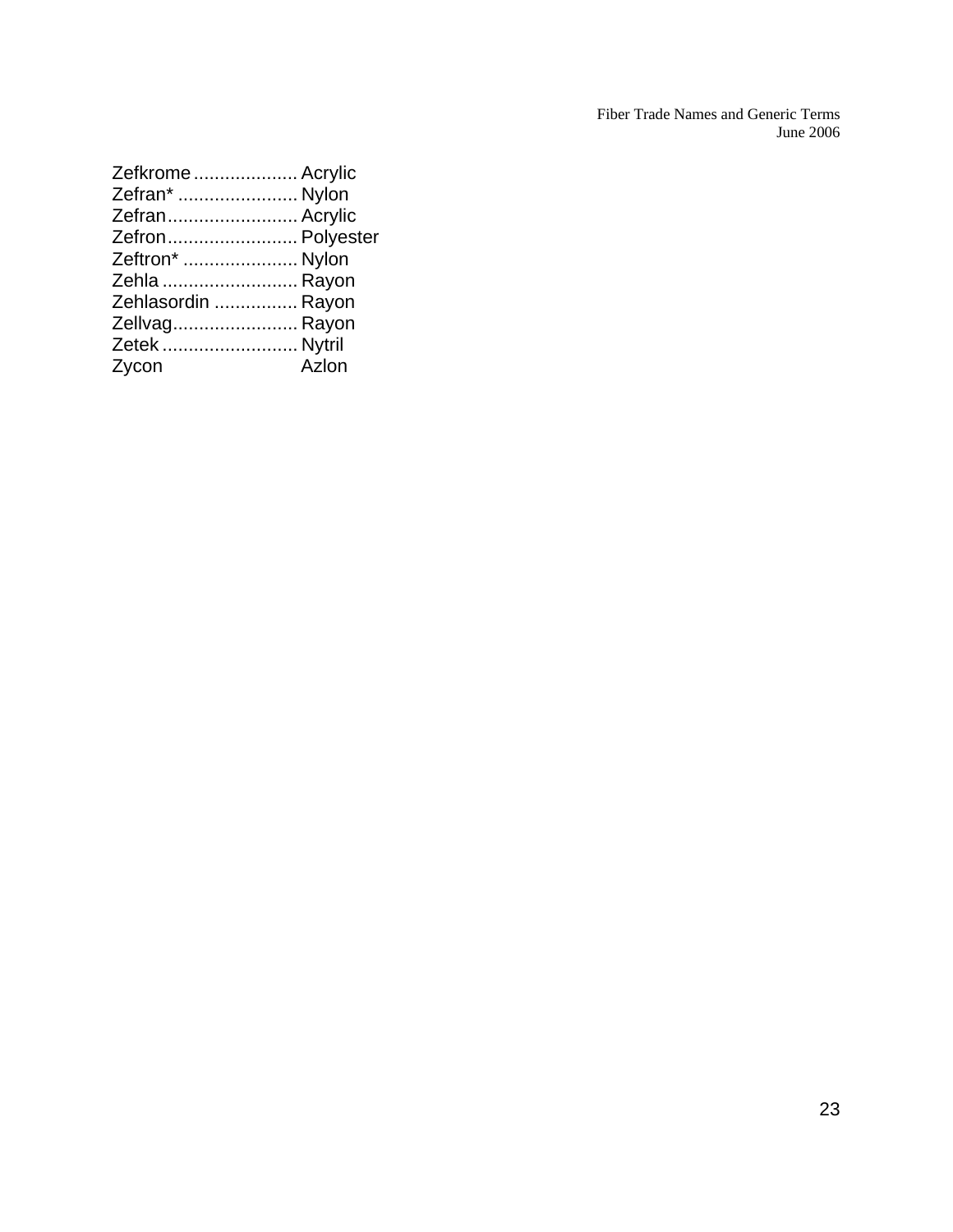# **ADDITIONAL INFORMATION**

#### **The Internet**

The home page of U.S. Customs and Border Protection on the Internet's World Wide Web, provides the trade community with current, relevant information regarding CBP operations and items of special interest. The site posts information -- which includes proposed regulations, news releases, publications and notices, etc. -- that can be searched, read on-line, printed or downloaded to your personal computer. The web site was established as a trade-friendly mechanism to assist the importing and exporting community. The web site also links to the home pages of many other agencies whose importing or exporting regulations that U.S. Customs and Border Protection helps to enforce. The web site also contains a wealth of information of interest to a broader public than the trade community. For instance, on June 20, 2001, CBP launched the "Know Before You Go" publication and traveler awareness campaign designed to help educate international travelers.

The web address of U.S. Customs and Border Protection is [http://www.cbp.gov](http://www.customs.ustreas.gov./)

#### **Customs Regulations**

The current edition of *Customs Regulations of the United States* is a loose-leaf, subscription publication available from the Superintendent of Documents, U.S. Government Printing Office, Washington, DC 20402; telephone (202) 512-1800. A bound, 2003 edition of Title 19, *Code of Federal Regulations*, which incorporates all changes to the Regulations as of April 1, 2003, is also available for sale from the same address. All proposed and final regulations are published in the *Federal Register*, which is published daily by the Office of the Federal Register, National Archives and Records Administration, and distributed by the Superintendent of Documents. Information about on-line access to the *Federal Register* may be obtained by calling (202) 512-1530 between 7 a.m. and 5 p.m. Eastern time. These notices are also published in the weekly *Customs Bulletin* described below.

#### **Customs Bulletin**

The *Customs Bulletin and Decisions ("Customs Bulletin")* is a weekly publication that contains decisions, rulings, regulatory proposals, notices and other information of interest to the trade community. It also contains decisions issued by the U.S. Court of International Trade, as well as customs-related decisions of the U.S. Court of Appeals for the Federal Circuit. Each year, the Government Printing Office publishes bound volumes of the *Customs Bulletin*. Subscriptions may be purchased from the Superintendent of Documents at the address and phone number listed above.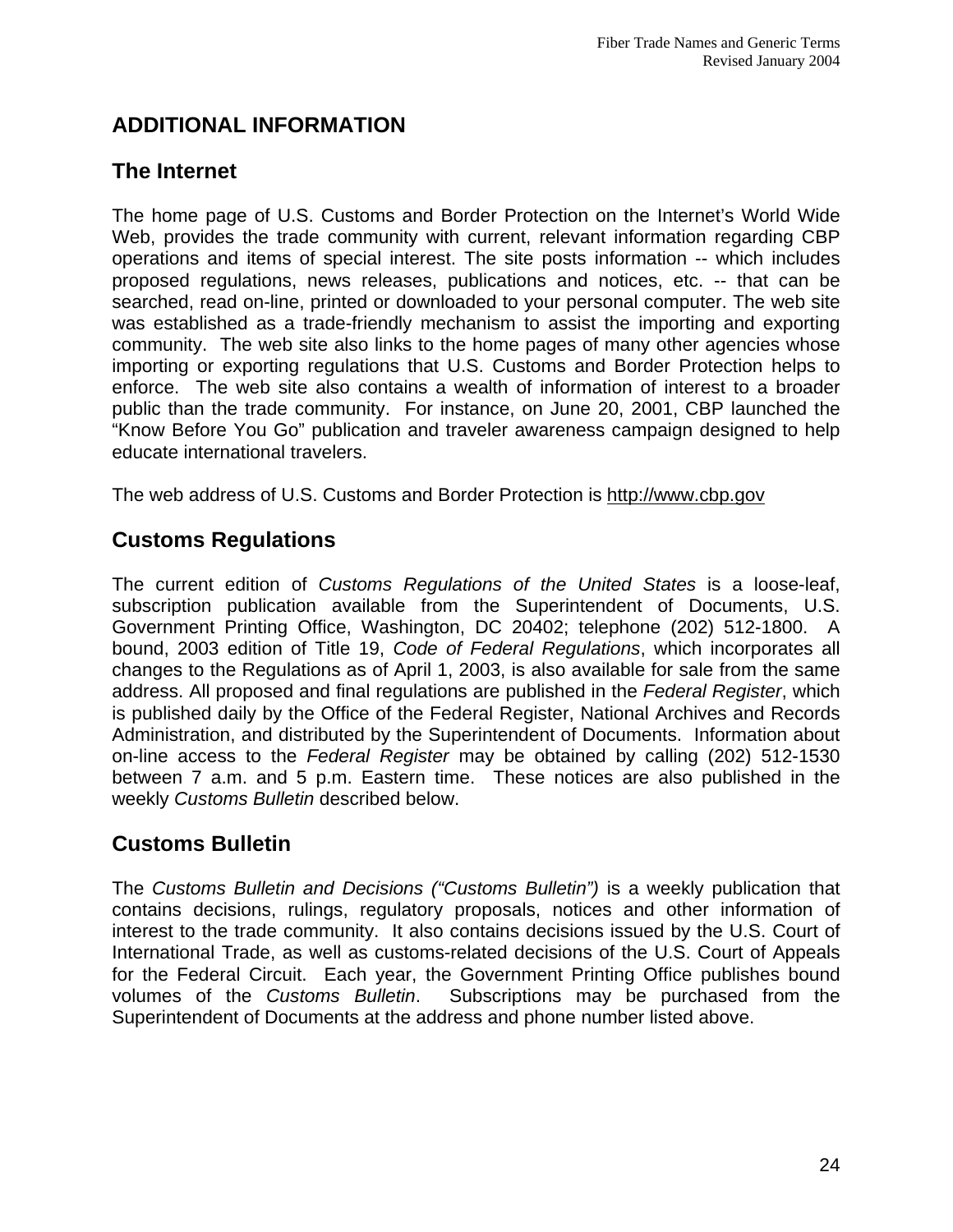## **Importing Into the United States**

This publication provides an overview of the importing process and contains general information about import requirements. The February 2002 edition of *Importing Into the United States* contains much new and revised material brought about pursuant to the Customs Modernization Act ("Mod Act"). The Mod Act has fundamentally altered the relationship between importers and U.S. Customs and Border Protection by shifting to the importer the legal responsibility for declaring the value, classification, and rate of duty applicable to entered merchandise.

The February 2002 edition contains a section entitled "Informed Compliance." A key component of informed compliance is the shared responsibility between U.S. Customs and Border Protection and the import community, wherein CBP communicates its requirements to the importer, and the importer, in turn, uses reasonable care to assure that CBP is provided accurate and timely data pertaining to his or her importation.

Single copies may be obtained from local offices of U.S. Customs and Border Protection, or from the Office of Public Affairs, U.S. Customs and Border Protection, 1300 Pennsylvania Avenue NW, Washington, DC 20229. An on-line version is available at the CBP web site. *Importing Into the United States* is also available for sale, in single copies or bulk orders, from the Superintendent of Documents by calling (202) 512-1800, or by mail from the Superintendent of Documents, Government Printing Office, P.O. Box 371954, Pittsburgh, PA 15250-7054.

#### **Informed Compliance Publications**

**U.S. Customs and Border Protection has prepared a number of Informed Compliance publications in the** *"What Every Member of the Trade Community Should Know About:…"* **series. Check the Internet web site http://www.cbp.gov for current and related publications such as** *"Fibers and Yarns: Construction and Classification under the HTSUS" and "Marking Requirements for Wearing Apparel."*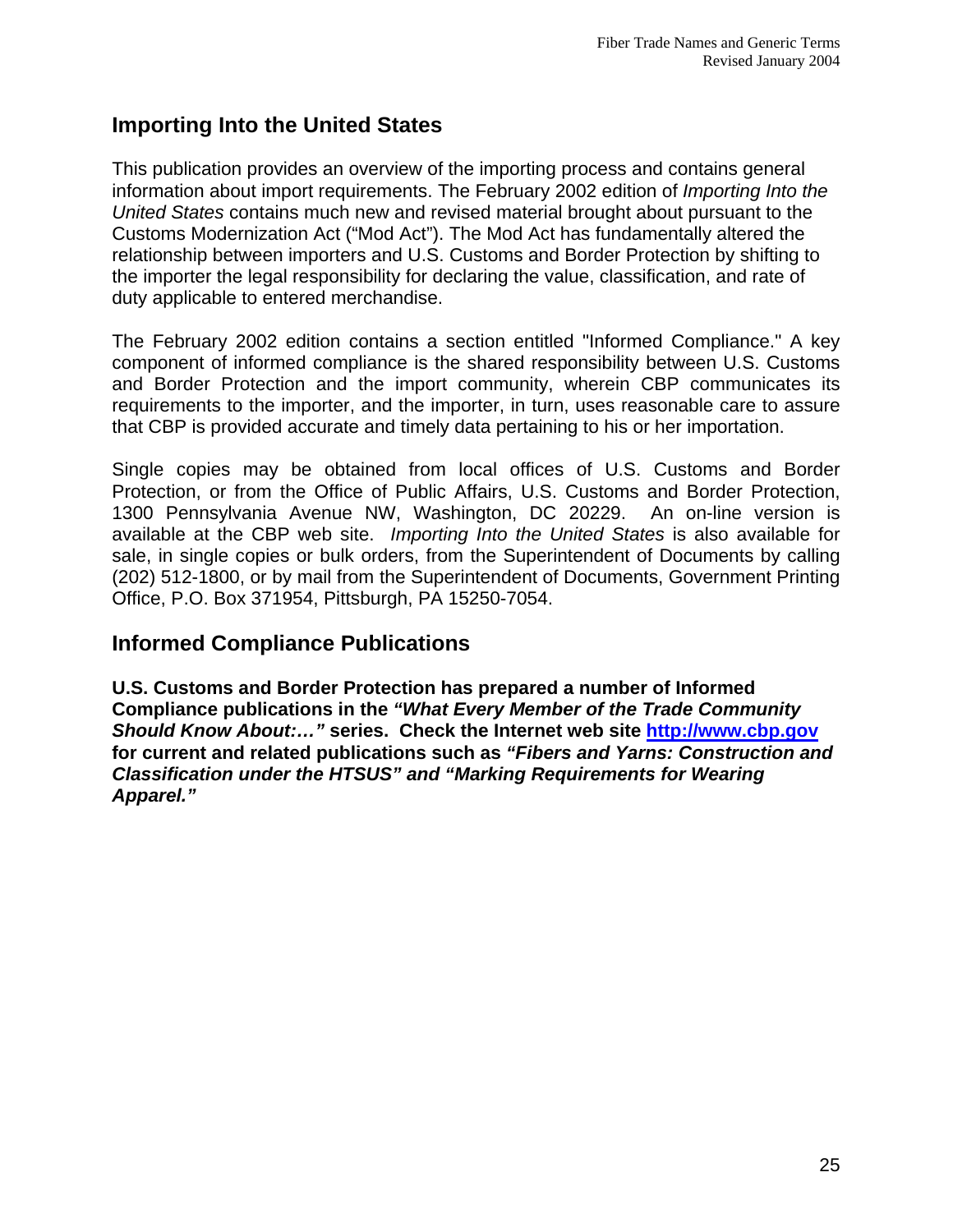#### **Value Publications**

*Customs Valuation under the Trade Agreements Act of 1979* is a 96-page book containing a detailed narrative description of the customs valuation system, the customs valuation title of the Trade Agreements Act (§402 of the Tariff Act of 1930, as amended by the Trade Agreements Act of 1979 (19 U.S.C. §1401a)), the Statement of Administrative Action which was sent to the U.S. Congress in conjunction with the TAA, regulations (19 C.F.R. §§152.000-152.108) implementing the valuation system (a few sections of the regulations have been amended subsequent to the publication of the book) and questions and answers concerning the valuation system. A copy may be obtained from U.S. Customs and Border Protection, Office of Regulations and Rulings, Value Branch, 1300 Pennsylvania Avenue, (Mint Annex), NW, Washington, D.C. 20229.

*Customs Valuation Encyclopedia* (with updates) is comprised of relevant statutory provisions, CBP Regulations implementing the statute, portions of the Customs Valuation Code, judicial precedent, and administrative rulings involving application of valuation law. A copy may be purchased for a nominal charge from the Superintendent of Documents, Government Printing Office, P.O. Box 371954, Pittsburgh, PA 15250- 7054. This publication is also available on the Internet web site of U.S. Customs and Border Protection.

The information provided in this publication is for general information purposes only. Recognizing that many complicated factors may be involved in customs issues, an importer may wish to obtain a ruling under CBP Regulations, 19 C.F.R. Part 177, or obtain advice from an expert (such as a licensed Customs Broker, attorney or consultant) who specializes in customs matters. Reliance solely on the general information in this pamphlet may not be considered reasonable care.

Additional information may also be obtained from U.S. Customs and Border Protection ports of entry. Please consult your telephone directory for an office near you. The listing will be found under U.S. Government, Department of Homeland Security.